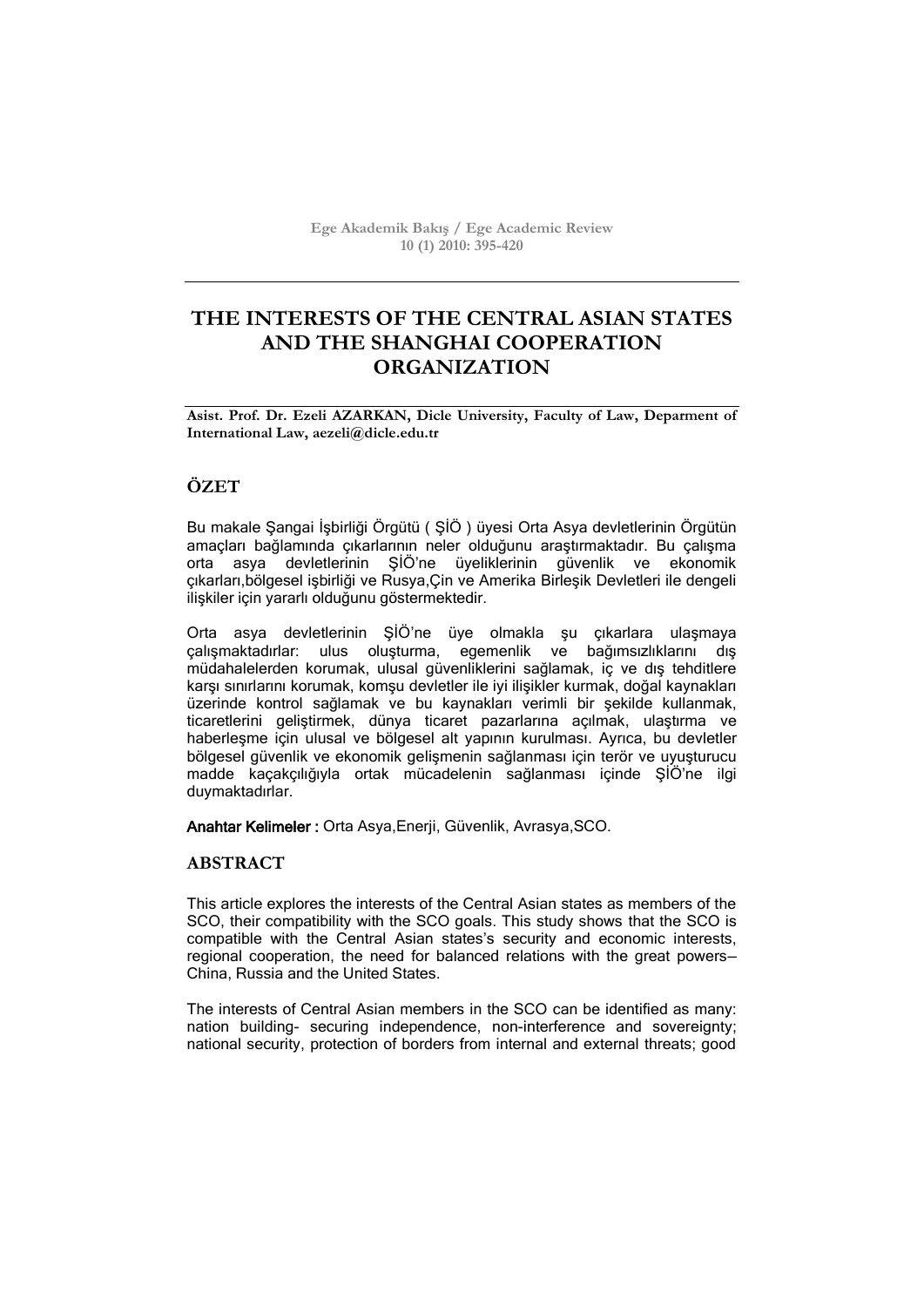neighbourly relations; control over and effective utilisation of natural resources; enhanced trade and commercial dealings; access to world commodity and capital markets; establishment of national and regional infrastructure for transport and communications. They are clearly most ‗interested in the SCO 's practical undertakings for regional security and development such as confidence-building, anti- terrorism activity, fighting drug trafficking.

Key Words: Central Asia, energy,security, eurasia, SCO.

### **1.INTRODUCTION**

The Shanghai Cooperation Organization (SCO) is an intergovernmental international organization founded in Shanghai on June 15, 2001 by six member nations: China, Russia, Kazakhstan, Kyrgyzstan, Tajikistan and Uzbekistan. It was established on the foundation of the "Shanghai Five" mechanism, which was initially developed for the purpose of strengthening trust and encouraging disarmament in the border regions of China with Russia, Kazakhstan, Kyrgyzstan and Tajikistan ( Öksüz 2009:715, Kay 2006:159-160 ). The SCO admitted Mongolia into observer status at its 2004 Tashkent Summit and Pakistan, India and Iran received observer status at its 2005 summit in Astana, Kazakhstan. The total area occupied by the SCO member states is about 30,189,000 square kilometers, or about three-fifths of the territory of Eurasia, with a population of 1.512 billion people, or approximately a fourth of the world's total population ( Brummer 2007: 185 ).

The declared purposes of The Shanghai Convention on Combating Terrorism, Separatism and Extremism are: strengthening mutual trust and good-neighborly relations among member states; promoting their effective cooperation in political affairs, economy and trade, scientific-technical, cultural, and educational spheres as well as in energy, transportation, tourism, and environment protection fields; joint safeguarding and preserving regional peace, security and stability; striving towards creation of democratic, just, reasonable new international political and economic order ( United 2008: 232 ).

However, analyst descriptions of the SCO differ: it is considered by some a security organization, by others a regional economic forum and by others, still, merely an antiterrorism coalition (Gleason, 2005:281 ) . Although, its original focus was regional security and the fight against separatism and extremism, in 2005 the SCO witnessed a shift linked by some analysts to Moscow and Beijing's opposition to American hegemony and wariness about the U.S. presence near their boundaries. The SCO declaration, as well as a bilateral Russo-Chinese declaration on the "World Order in the 21st Century" adopted on July 2, 2005, while not mentioning the United States directly, targeted its perceived domination in international affairs and reiterated the principles of mutual respect for sovereignty and territorial integrity, mutual non-aggression and non-interference (Blagov 2005 ). Furthermore, as other countries in the region expressed their desire to join the SCO a portrayal of the SCO emerged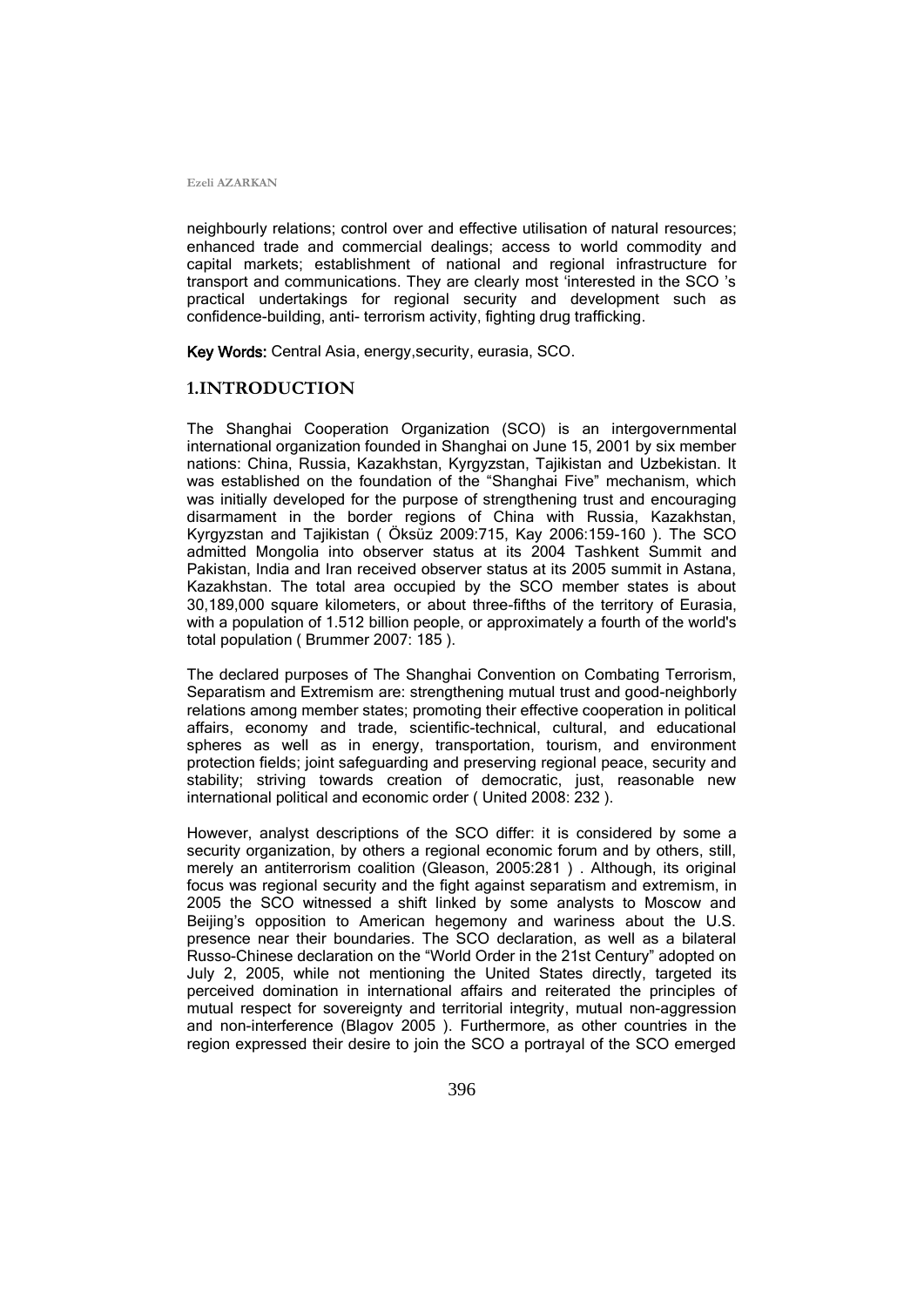as a Russian and Chinese led alliance created to counter U.S. hegemony or as an "Asian NATO" (Cohen 2006:53-53 ). Indeed, if the SCO expanded its membership to include current observer states, Mongolia, Pakistan, India and Iran, the organization would cover almost half the population on Earth. Its members would possess vast energy resources, and include four of the world's nuclear states, and thus could no longer be disregarded as a weak and unimportant consortium.

Many studies on the SCO have treated the Central Asian states as one homogeneous region. This studies will pay close attention to the commonalities as well as differences among the Central Asian states' interests. These nations have, in fact, rarely acted as a coherent union. Although all are governed by authoritarian presidents, the Central Asian states have different strategic interests and have taken different paths to development. They hold conflicting views on the handling of security threats, which are often informed by the degree of openness tolerated by their regimes.

## **2.THE CENTRAL ASIAN STATES AND THEIR SIGNIFICANCE**

In order to understand the significance of Central Asia and its importance in the new world order, each state's geographic location, population and economy must be examined. Hence, there will be an overview of these topics for the four Central Asian countries that are part of the SCO. This overview will be followed by a discussion of the significance of the Central Asian space in the post-Cold War era. For the purposes of this essay the Central Asian states will refer to Kazakhstan, Kyrgyzstan, Tajikistan and Uzbekistan, but not Turkmenistan, because it is not a member of the SCO. This chapter will also examine the origin of the SCO, why Uzbekistan did not join until 2001, and why Turkmenistan is not a member of the SCO.

## **3.ESTABLISHMENT OF THE SHANGHAI COOPERATION ORGANIZATION**

The SCO stemmed out of its predecessor, the Shanghai Five forum, which convened in 1996 at the initiative of China with the purpose of settling the border disputes with the newly independent former Soviet republics of Russia, Kazakhstan, Kyrgyzstan and Tajikistan. In contrast to the SCO, the Shanghai Five was a very straightforward group that achieved its initial goals. At the first Shanghai Five Summit in April of 1996, the five member nations developed security confidence-building measures in the border areas before the final resolution of the border problems. In particular, they agreed that their military forces would not to engage in any offensive activities within the border areas; that they would not conduct military exercises against each other; that they would limit the scale, level and frequency of military exercises in the border areas; inform each other about their respective major military activities in the areas within one hundred kilometers from the borders; invite each other to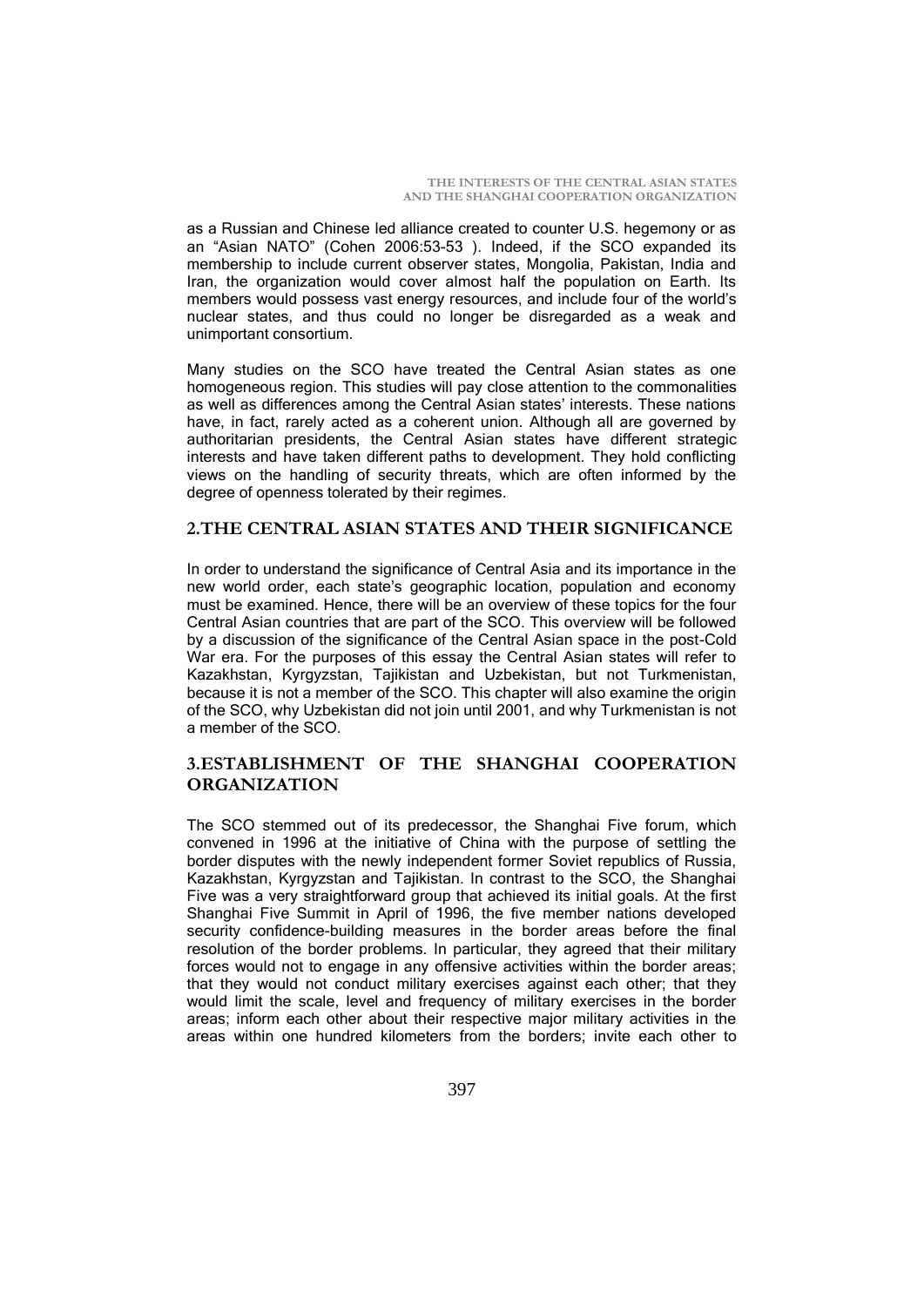observe their planned military exercises; prevent dangerous military activities in the border areas; and enhance friendly exchanges between the military forces and border patrol forces along the border areas (Wang- Zheng 2008: 241-250 ).

Following this summit, China and Kyrgyzstan signed a border agreement in July 1996, which was ratified in 1999 and finally approved by the Kyrgyz parliament in 2002, thus settling problems along 858 kilometer long border between them (Kellner 2004: 42 ) . By the year 2000, the Shanghai Five members agreed to deepen multilateral cooperation in the spheres of regional security, politics, economics and trade. Moreover, at the Dushanbe summit, where Uzbekistan participated as an observer for the first time, they signed a declaration endorsing China's and Russia's positions on a multi-polar world, an Anti-Ballistic Missile treaty, and opposed the United States' plan to build a National Missile Defense system in the Asia Pacific region. In addition, they vowed to defend the goals and principles of the United Nations Charter, and reiterated that countries have the right to choose political, economic and social development models according to conditions in their respective nations. In 2001, China and Tajikistan successfully concluded an agreement that permanently settled the remaining disputes along their common borders, and Uzbekistan gained membership at the SCO (Kellner 2004: 43-44 ).

The organization expected to be an example of a new type of organization vowing to promote a new international political and economic order, featuring democracy, justice and rationality(Kellner 2004: 43 ). However, the organization continues to be shrouded in mystery and full of contradictions and controversies. Every year the SCO gains more attention from the West, especially with the start of the U.S. intervention in Afghanistan and with the rising interests from other countries in the region to join. Indeed, the SCO currently has four observer states: Mongolia, Iran, India and Pakistan. Also, there has been some talk of the possible inclusion of Turkmenistan, if the country wishes to join.

The question arises as Turkmenistan, which has geographic proximity and similar concerns as other Central Asian states, has not joined the SCO? First, it does not share any borders with China, hence it was not part of the Shanghai Five. Second, since its independence Turkmenistan's foreign policy has been that of neutrality and isolationism. Moreover, Turkmenistan has been hesitant to sign economic agreements within the CIS framework as President Niyazov has criticized the weakness of CIS mechanisms. However, after the death of President Niyazov in 2006, some analysts believe that this could change. Indeed, the new Turkmen President Berdimukhamedov has been more engaged in international relations and attended the 2007 SCO summit as a guest of honor.

The question as to why Uzbekistan did not join the Shanghai Five is a salient one as well. Uzbekistan was not a party to this forum from the beginning because, first, it does not share any borders with China, and second, in 1996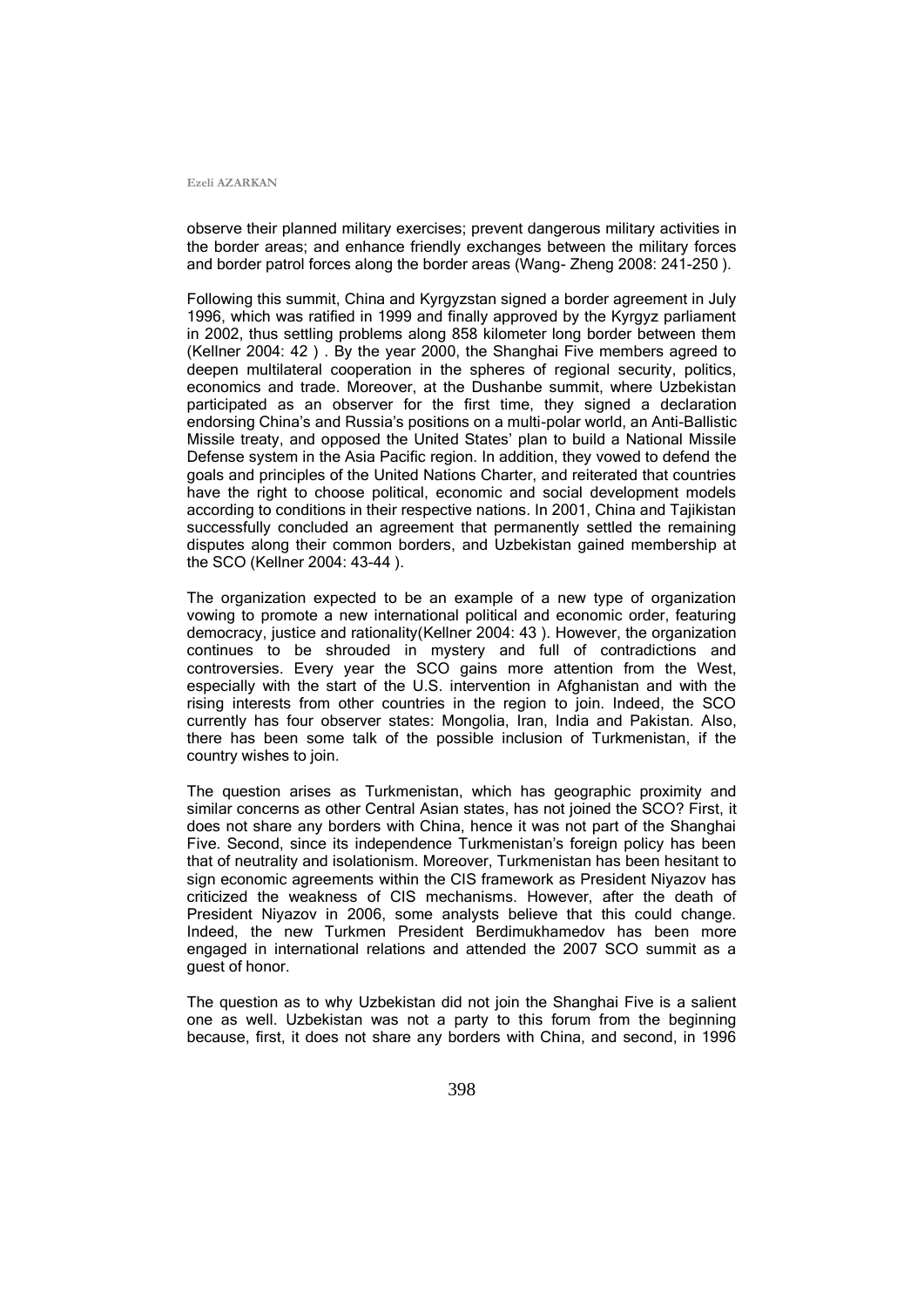Uzbek President Karimov began a policy of aggressive protection of sovereignty and distanced himself away from Russia and the Commonwealth of Independent States (CIS). Uzbekistan voiced opposition to CIS centralization as well, saying that Uzbekistan's government would not hand over its sovereignty to supranational CIS institutions ( Splidsboel-Hansen 2000:98 ). Instead, Karimov was hoping to gain closer ties with the United States, and thus Uzbeksitan joined the NATO Partnership for Peace (PfP) program in 1994 and the U.S. backed GUAM – Organization for Democracy and Economic Development in 1999. However, as the Uzbek president was facing increasing disputes among regional elites within his country and not getting the desired help from the United States in strengthening his position, he accepted the invitation to join the SCO in 2001. As a result, in 2001 the Shanghai Five became the Shanghai Cooperation Organization and expanded its goals to encompass issues concerning security, economic, political, regional peace, education, cultural exchange, and environmental protection.

## **4.GEOGRAPHIC AND ECONOMIC OVERVIEW OF THE CENTRAL ASİAN STATES**

Kazakhstan borders China (1,533 km) in the east, Kyrgyzstan (1,051 km) and Uzbekistan (2,203 km) in the south, Russia (6,846 km) in the north, and Turkmenistan (379 km) in the west. Kazakhstan is landlocked, bordering two inland seas, the Aral and the Caspian Seas and has the largest and fastest growing economy among all the Central Asian states, with a GDP of \$ 105 billion and a population of 15,480,000 (The World Bank 2009 ). It holds abundant supplies of minerals and metals such as coal, iron, gold and uranium and most importantly vast reserves of natural gas and petroleum, about one percent of the world's total reserves. Extraction of the hydrocarbon reserves accounts for most of the country's industry. Its agricultural sector consisting of livestock, cotton and grain production, accounts for a small portion of the country's GDP ( Porter 2005 ).

Since the collapse of the Soviet Union in 1991, demand for Kazakhstan's traditional heavy industry products resulted in the short-term contraction of the economy, with the steepest annual decline occurring in 1994. In 1995-1997, the government carried out economic reforms and privatization, which resulted in a substantial shifting of assets into the private sector (Zardykhan 2002 :173-174, Blackmon 2005 : 393 ). Since 2000, Kazakhstan has experienced over nine percent growth rate, largely due to its booming energy sector, but also modest economic reform, good harvests, and foreign investment. Currently the country has adopted an industrial policy designed to diversify the economy away from overdependence on the oil sector by developing light industry. The policy aims to reduce the influence of foreign investment and foreign personel (Lee-Kolesnikova 2009 : 131 ).

Kyrgyzstan borders China in the east, Kazakhstan in the north, Tajikistan in the south, and Uzbekistan in the west. Kyrgyzstan is also a landlocked country. The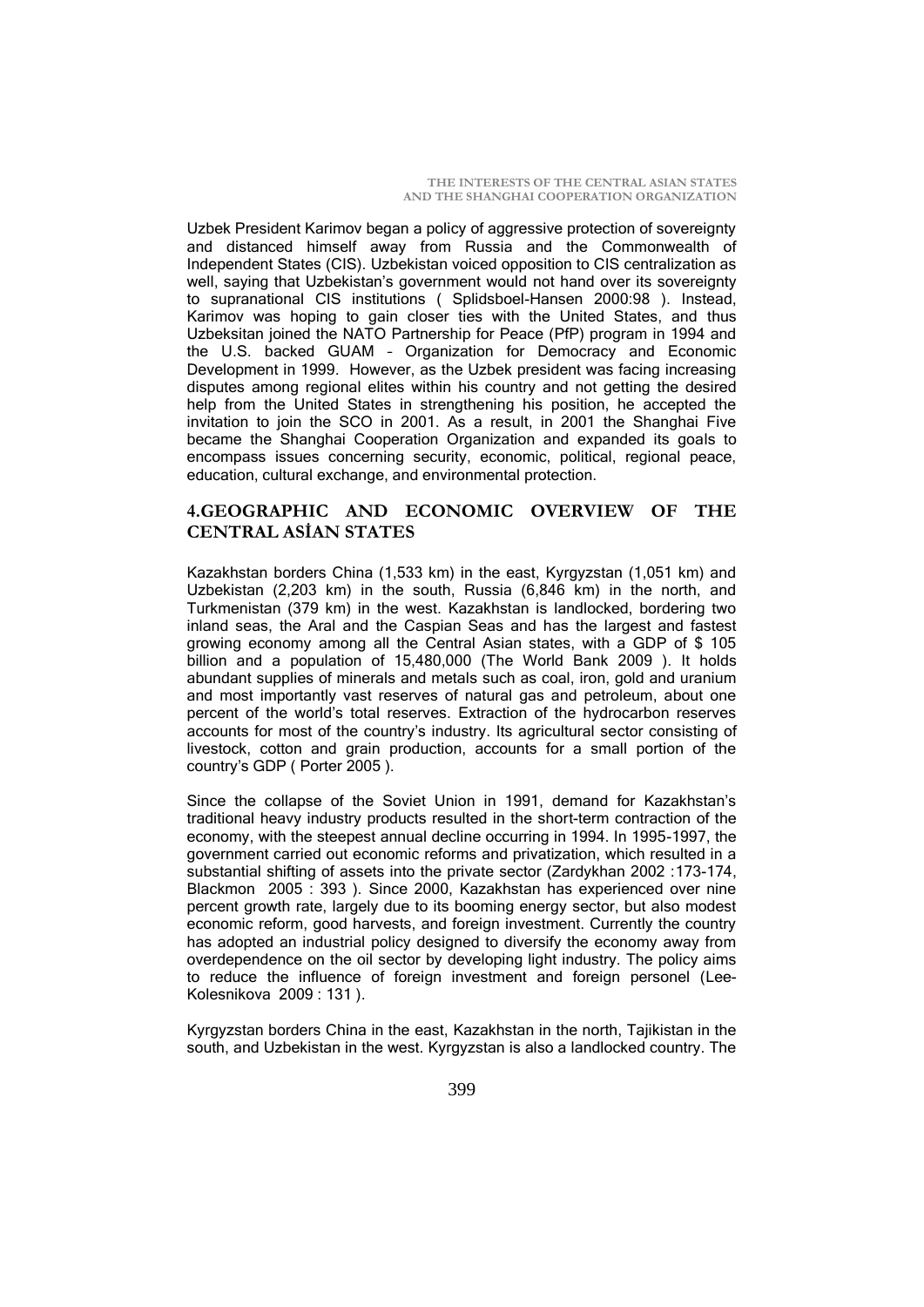second poorest country in Central Asia with a GDP of \$2.14 billion, it has a population of 5,5,213,898 (U.S. Federal Research Division 2007 ) . Having a predominantly agrarian economy, its main agricultural products include cotton, tobacco, wool, and meat. Industrial exports include gold, mercury, uranium, natural gas, and electricity. After the collapse of the Soviet Union, Kyrgyzstan distinguished itself from other Central Asian state by adopting relatively liberal economic policies, hence Kyrgyzstan was the first CIS country to be accepted into the World Trade Organization (WTO) in 1998. Kyrgyzstan was progressive in carrying out market reforms, such as a privatization and land reform ( Hanks 2005:341 ). By 2003, 7,000 enterprises had shifted to the private sector. However, the rate of privatization slowed due to domestic opposition and low foreign investment. Two years later, in 2005, at the suggestion of international institutions, Kyrgyzstan agreed to pursue tax administration reforms. Kyrgyzstan needs to continue to create more favorable conditions for foreign investment, as this would greatly boost the country's income. Indeed, Kyrgyzstan has great potential for developing a thriving tourist industry and is sometimes referred to as Asia's Switzerland because of its beautiful mountain ranges. Another potential great source of income is the country's abundant hydroelectric power.

Tajikistan borders China in the east, Afghanistan in the south, Kyrgyzstan in the north, and Uzbekistan in the west. Tajikistan has a GDP of \$1.89 billion, the lowest among the Central Asian states, and a population of 7,320,815.29 ( U.S. Federal Research Division 2007 ). Although only six percent of its land area is arable, it is predominantly an agrarian economy, with cotton as its main agricultural product.. Tajikistan possesses limited amounts of various mineral resources such as silver, gold, uranium, and tungsten. Its industry sector consists of hydropower plants, one aluminum plant, and a number of small obsolete factories in light industry and food processing. Tajikistan's weak economy suffered further damages from the civil war in the mid-1990s. Today, sixty four percent of people in Tajikistan live in deep poverty, largely dependent on foreign aid. Nonetheless, Tajikistan has experienced economic growth since 1997, with a slight drop in its growth rate to eight percent in 2005 from over ten percent in 2004 (Asian Development Bank 2005 ). In December 2002, Tajikistan reached a significant debt restructuring agreement with Russia, wherein the latter agreed to write-off \$250 million of Tajikistan's \$300 million debt.31 Tajikistan ranks third in the world in terms of water resources per capita and is continually seeking foreign investment to revive its hydropower sector. In 2005, Russia pledged to invest \$500 million into construction of Sangtuda. Another current project is the hydropower dam, Rogun, possibly the world's tallest dam (Asian Development Bank 2002 ).

Uzbekistan borders Afghanistan in the south, Kazakhstan in the northeast, Kyrgyzstan in the east, Tajikistan in the southeast, and Turkmenistan in the southwest. Uzbekistan has a GDP of \$10.7 billion and a population of 26.845.000 ( Republic ). Uzbekistan is the world's second-largest cotton exporter and fifth largest producer; it relies heavily on cotton production as the major source of export earnings, a legacy of the Soviet Union. Other major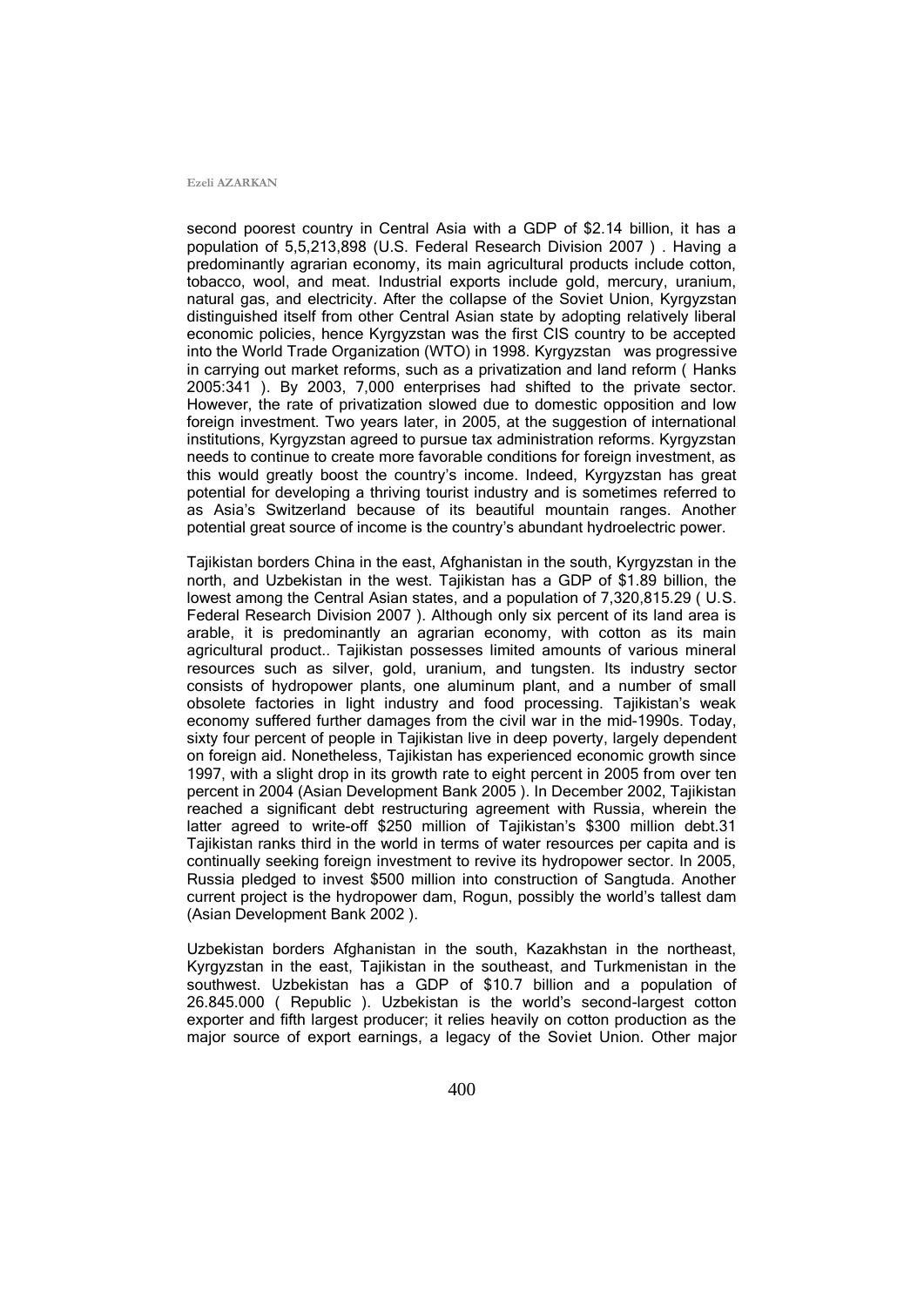exports include gold, petroleum, and natural gas (the world's thirteenth-largest producer). Following independence in September 1991, the government continued with a Soviet-style command economy with subsidies and tight controls on production and prices. While aware of the need to improve the investment climate, the government still sponsors measures that often increase, not decrease, its control over business decisions. A sharp increase in the inequality of income distribution has hurt the lower ranks of society since independence ( Blackmon 2005: 396 ). During the seven lean years of inconvertibility, 1996–2003, bureaucratic controls impaired Uzbekistan's economy. Many people, particularly European minorities, complained of a worsening economic situation (Radnitz, 2006). Others, especially Uzbekistanis from environmentally afflicted Karakalpakstan and the depressed Fergana Valley, found seasonal work in southern Kazakhstan and Siberia, and have continued to do so. About 85,000 Uzbekistanis emigrated permanently in 2003, according to official figures (Paramonov, 2006). Small businesses multiplied, as everywhere else in the region, but were subject to arbitrary and discriminatory taxes (Verme, 2006) and even takeovers by privileged individuals.

In 2003, the government accepted the obligations of Article VIII under the International Monetary Fund (IMF), providing for full currency convertibility. However, strict currency controls and tightening of borders have lessened the effects of convertibility and have also led to some shortages that have further stifled economic activity. The Uzbek Central Bank often delays or restricts convertibility, especially for consumer goods. Potential investment by Russia and China in Uzbekistan's gas and oil industry would increase economic growth prospects.

## **5. SIGNIFICANCE OF THE CENTRAL ASIAN REGION**

It is evident from the economic overview above that neither Central Asia's population, of about fifty five million people, nor its economic capacity, with a total GDP of about \$62.43 billion, represents a considerable impact on the world. However, its energy resources are clearly significant and its location is strategically important. Located at the center of Eurasia on the intersection of critical transport routes, Central Asia represents a strategic component of the Eurasian continent. These four former Soviet republics of Central Asia serve as a bridge between East and West ( Rumer 1996 :1 ). As a special report from The Economist noted: "They are flanked to the east by a rising great power (China); to the North by their former hegemon (Russia); to the south by a country collapsed in violent chaos (Afghanistan), a fundamental Islamic republic (Iran), and a brittle secular state in search of a greater regional role (Turkey). Along with these, a distant superpower seeks influence, if not dominance ( US ) ―(Beddoes 1998 ).

Indeed, since the September 11, 2001 terrorist attack in the United States, the Bush administration has viewed the Central Asian states, particularly Uzbekistan, as vital partners in the American-led "Global War on Terrorism".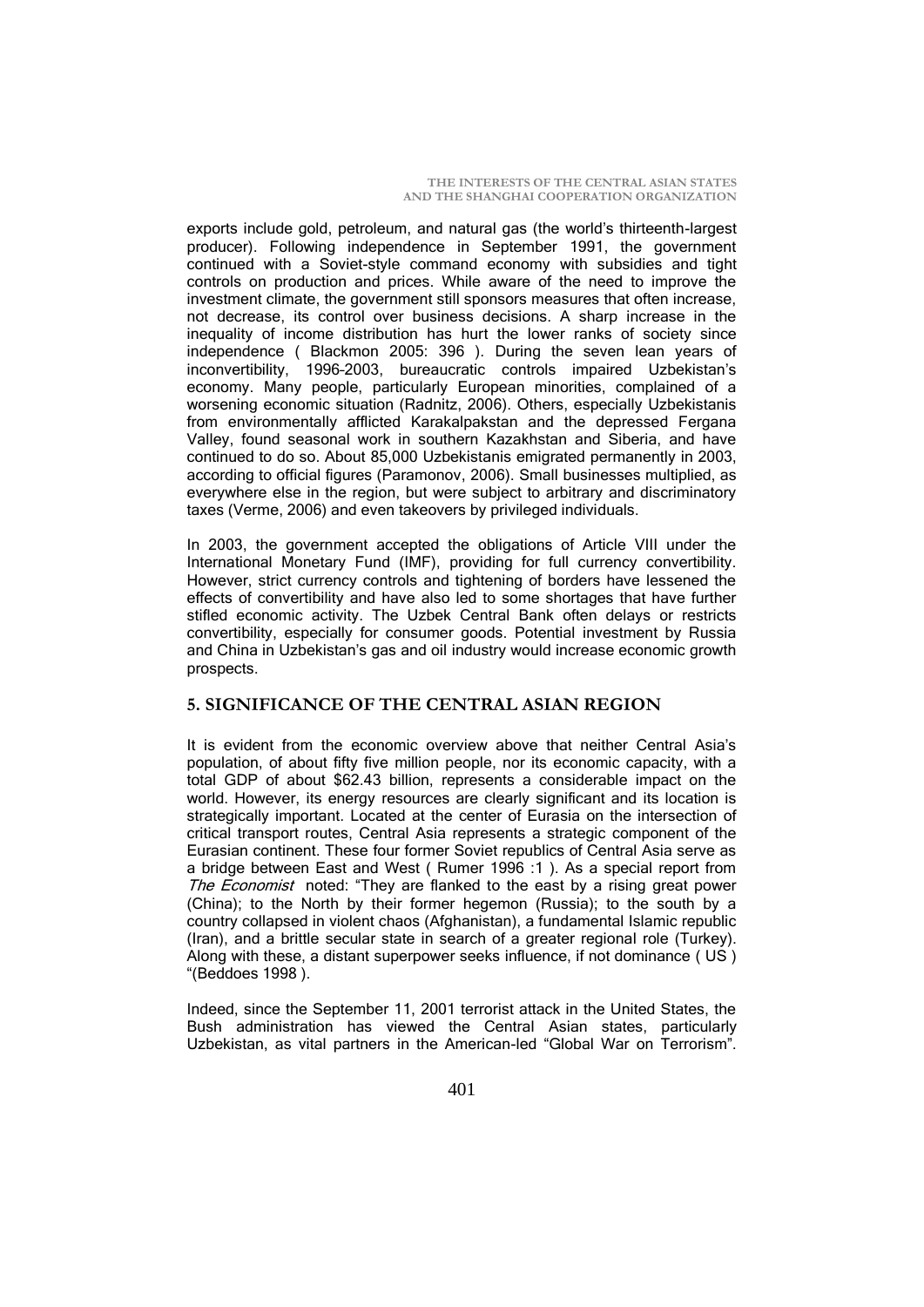Uzbekistan was the first Central Asian country to offer the use of its bases, which are far more modern and secure than the bases at Bagram and Kandahar in Afghanistan, where more than two decades of war have left them less suitable for twenty first-century airborne military missions. Moreover, Central Asia is a major transit route for opium from Afghanistan to Russia and Western Europe. Furthermore, Central Asia has the leftovers of military industries of the former Soviet Union that could easily get into the hands of terrorist or rogue states.

Finally, the abundance of untapped energy resources has attracted the attention of China, Russia, the European Union, and the United States, although the Central Asian oil and gas are useless unless they can be brought to the market, a difficult challenge in an entirely landlocked part of the world. Hence, it is the route of potential export pipelines that will most likely determine regional alignments and outside influence. For decades, Russia has controlled most export routes, and thus has a stranglehold in the region; but as China, the European Union and the United States bring significant investments to fund transit and transport infrastructure, Russia's influence is challenged. Many analysts, in fact, have proposed that a new "Great Game" is taking place in this region, with the major players being China, Russia and the West.

## **6.THE INTERESTS OF THE CENTRAL ASIAN STATES AND THE SCO**

Since the breakup of the Soviet Union, the Central Asian states have been facing common development problems: slow transition toward democracy, concern over Islamic radicalization, the proliferation of weapons of mass destruction, narcotics trafficking, lagging implementation of market-oriented economic reforms, poor business and investment climates, widening income disparities, and pervasive poverty. Shared challenges – including combating terrorism and transnational crime, improving border management, achieving economic diversification, increasing intra-regional trade, accessing world markets, and making more sustainable use of natural resources – have presented opportunities for developing mutually beneficial relations. Indeed, several attempts were made for institutionalizing formal cooperation within the region such as Central Asian Economic Community (CAEC) in 1994, Central Asia Regional Economic Cooperation (CAREC) in 1997, Eurasian Economic Community (EurAsEC) in 2000, and the Economic Cooperation Organization (ECO). Most of these efforts, however, failed to achieve the initially set goals due to the rivalries, tensions and imbalances among the states in the region. Similarly, the effectiveness of the SCO until the June 2004 summit, had been limited because Central Asian states were reluctant to abandon their multidirectional foreign policies geared to gaining maximum advantage by playing off the West, particularly the United States, against the developing China-Russia axis.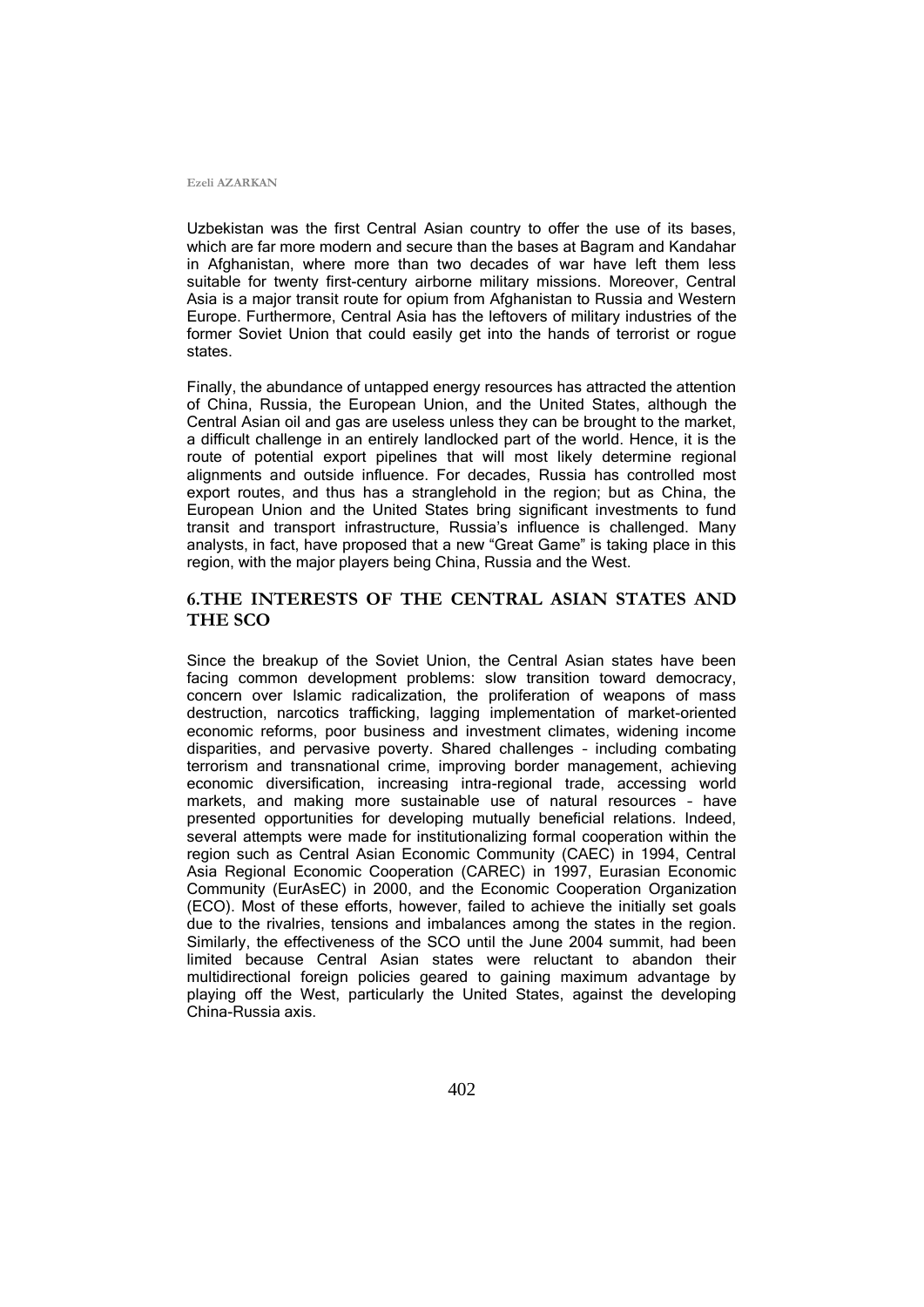The picture changed in 2004 and 2005 as the result of successful "color revolutions" in the former Soviet republics of Georgia and Ukraine, and, most importantly, Kyrgyzstan, which awakened Central Asian leaders – including the new regime in Kyrgyzstan, which faces determined opposition – to their vulnerability. Realizing that the United States and Western Europe were seeking to establish pro-Western marketoriented regimes as replacements to the authoritarian, clan-based and crony systems currently in place in the region, Central Asian leaders began to perceive that multidirectionality might be unrealistic, and moved to strengthen their relations with Moscow and Beijing through the SCO. From the Central Asian states' perspective, the creation of the SCO could potentially satisfy four important needs. First and foremost, the organization helps to maintain the political balance between Central Asia's two most powerful and influential neighbors, China and Russia, and to restrain Uzbekistan's ambitions of regional hegemony. Second, the SCO could provide desperately needed regional security and stability. Third, the SCO could provide with greater economic cooperation and aid, particularly assistance in the development of Central Asian energy resources, and through increased trade and direct investment from Russian and Chinese firms. Forth, the SCO could support the Central Asian regimes' survival or preservation of the status quo. In its goals, the SCO has strongly stressed the value of "non-interference" in a sovereign nation's internal affairs, hence satisfied the interests of the leaders of the Central Asia states. Finally, the SCO could help increase regional cooperation in general and on issues of water distribution and border disputes in particular.

## **6.1.Security Concerns**

Historically, dating to its conquest by the Russian tsar in the late 19th century, the Farghona Valley has been the region where Islamic militants have been most active. The Farghona Valley, where the Kyrgyzstan, Tajikistan and Uzbekistan borders meet, has been the scene of political violence in the region and a source of constant tension between the three countries. It is here that the Islamic Movement of Uzbekistan (IMU) emerged in 1998 out of an Islamic group, Adolat (Justice), which was based in the Uzbek city of Namangan at the time of the Soviet dissolution. In late 1991, Adolat seized effective control of the local government in Namangan, emphasizing its ability to stamp out crime and official corruption in the city (Bowers 2006:377 ). Within a year, Uzbekistan's President Karimov ordered a crackdown, which led to the mass arrests of men in Farghona Valley. Those who managed to flee ended up fighting alongside Islamists in the Tajik civil war or the Afghan civil war. By 1997, with the Tajik civil war winding down and the Taliban in control of Kabul, the IMU became increasingly active in the Farghona Valley, aiming to topple the regime of Karimov and to replace it with an Islamic state in Uzbekistan ( Bowers 2006:376).

Most of the IMU's fighters were based in Afghanistan, where they were given refuge by the Taliban as well as training, funding, and military supplies from al-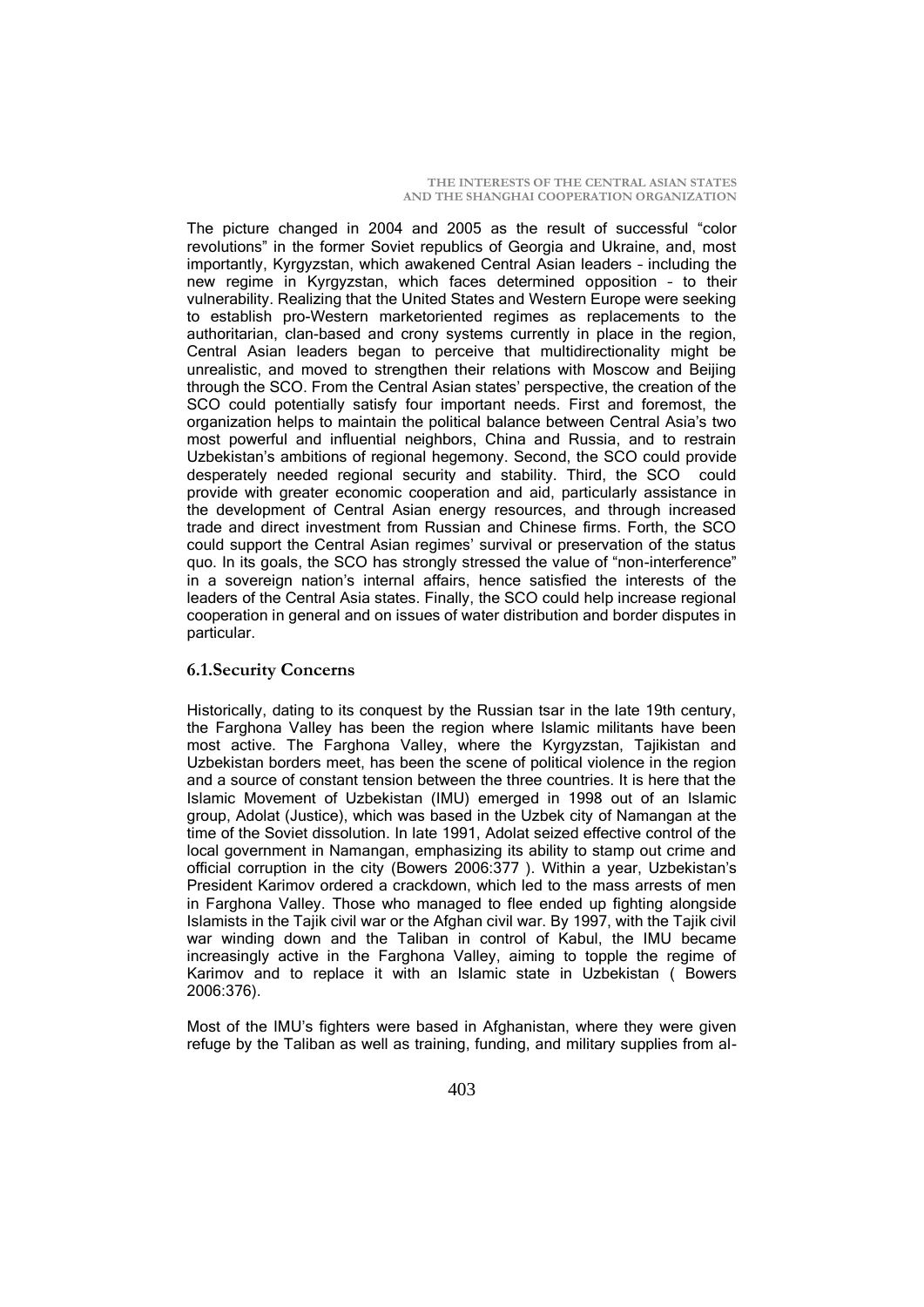Qaeda. In October 2001, during the U.S.-led invasion of Afghanistan, one of the IMU leaders, Juma Namangani was killed and another, Tohir Yoldashev, led an estimated 250 Central Asian families to Pakistan's North-West Frontier Province where the central authorities traditionally have little power (Schri 2005).

The second radical Islamic group vying for control of Central Asia is the pacifist Hizb ut-Tahrir al-Islami (The Islamic Party Liberation, also known as HuT). It shares similar goals with the IMU, i.e. creating a Muslim state encompassing all of Central Asia, including the Xinjiang Province of China, and eventually incorporating the entire Islamic world community under a new caliphate. However, the HuT believes in achieving these goals by peaceful means (Collins 2007: 69 ). Nevertheless, Karimov has blamed this radical group for organizing the popular unrest and protests in Andijon, Uzbekistan in May of 2005. The Andijon protests started in response to the trial of twenty-three local businessmen accused of Islamic extremism. The families of the accused had been protesting peacefully throughout the four month-long trial, but on May 12 some of them were arrested. Their incarceration lead to the storming of the jail by a few gunmen and freeing of the businessmen and their families as well as some other inmates and the take over of the area and local government offices. As the local population learned of these happenings about ten thousand farmers, women, and children poured in to the main square to discuss and speak out against injustices, human rights abuses, and poor economic conditions in the country (Kendzior 2006: 554-555). The protest did not last long before the Uzbek security forces arrived in armored vehicles and started to shoot at the protestors. It was estimated that the casualties ranged from 187 (according to Uzbek officials) up to 500 (according to Amnesty International) (Amnesty International 2006).

Tajikistan's relations with Islamic fundamentalist groups differ from those of other Central Asian states. After the collapse of the USSR, and as Central Asia experienced a revival of Islam, Tajikistan was moving toward a multi-party system. Out of this environment, the Islamic Renaissance Party (IRP) emerged, with the goal of reviving Islam after its erosion during the Soviet era. In 1991, the IRP and the Democratic Party put forth one candidate in presidential elections, but lost to the Communist Party's Rakhmon Nabiev ( Collins 2007:85). This election brought about civil unrest as a result of which Nabiev resigned in 1992. The power struggle between different regions of the country led to the Tajik civil war (1992-1997), in which at least 50,000 people were killed. The War completely destroyed the Tajik economy and left its population the most armed and militarized in the region ( McGlinchey 2005: 338 ). In 1996, the acting President Emomali Rahmonov, who was the chairman of People's Democratic Party, signed a peace agreement with the United Tajik Opposition (UTO), which consisted mainly of IRP, democrats, liberal, and reformists( McGlinchey 2005: 338 ). This agreement has enabled Tajikistan to be the only Central Asian state with an active Islamic party in the government and the IRP the region's only Islamist movement participating in the political life of a secular state.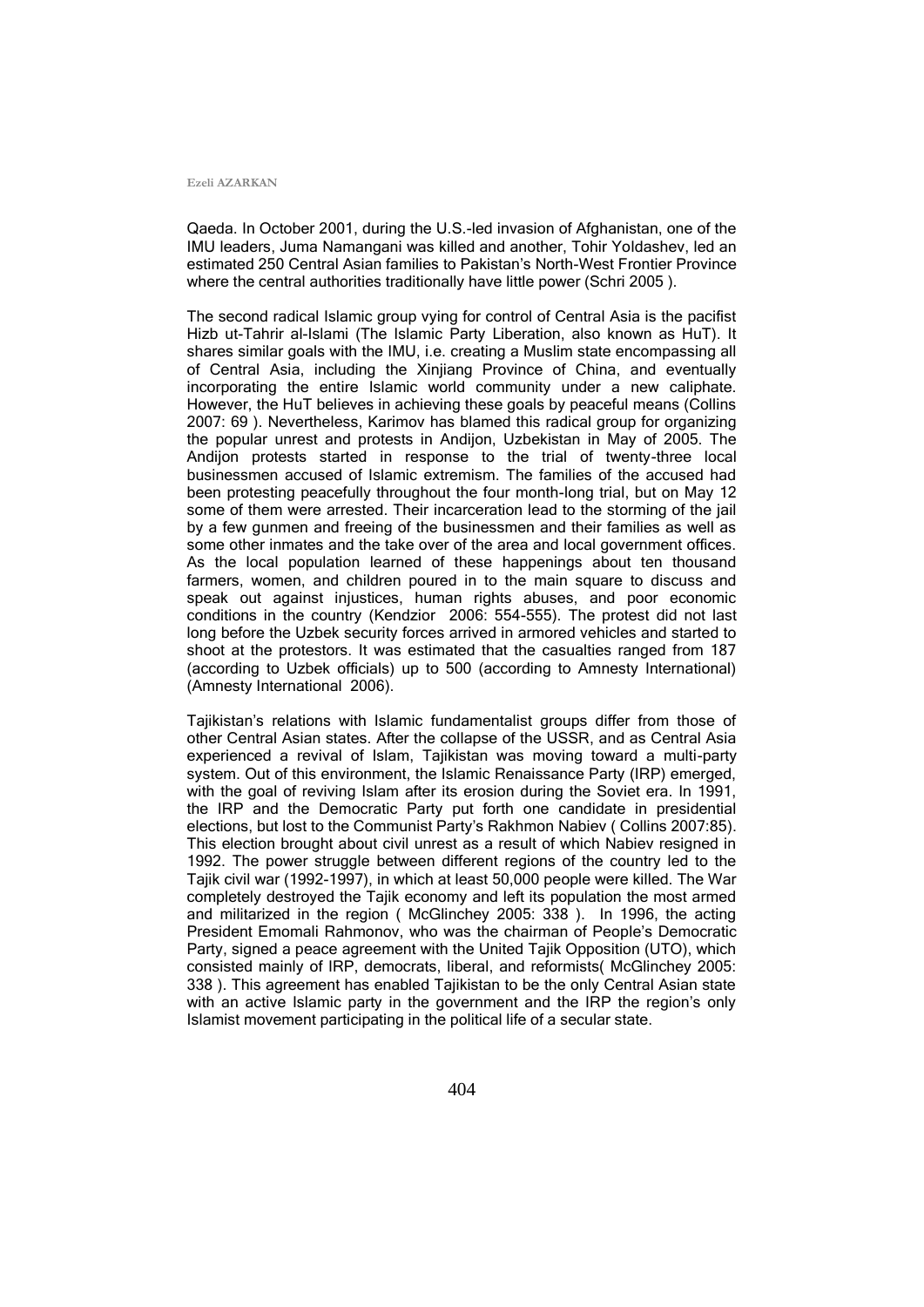Kyrgyzstan, having similar security concerns of terrorism and Islamic extremism, is more tolerant of Islam than Uzbekistan and Kazakhstan, although it does not have an active religious party participating in its secular government like Tajikistan does. For instance, Kyrgyzstan law allows women to wear a veil if they choose to, whereas Uzbekistan forbids it. However, Kyrgyzstan condemns radical Islamic groups.

Finally, in Kazakhstan the 1993 constitution specifically forbade religious political parties. The 1995 constitution forbade organizations that seek to stimulate racial, political, or religious discord, and imposes strict governmental control on foreign religious organizations. Thus, Kazakhstan is the only Central Asian state whose constitution does not assign a special status to Islam. Although Islam is the most widely practiced religion today among the Kazakhs, it does not have a long tradition as it does in Uzbekistan and Tajikistan; hence, Kazakhstan does not appear to have any homegrown radical Islamic groups.

Regional stability is of utmost importance to all the countries in the region, hence fight against terrorism and religious extremism is one of the primary goals of the SCO. Since 2001, the SCO has held meetings on how to solve this problem, and it finally in 2003 created the Regional Anti-Terrorism Structure (RATS), which is based in Tashkent, with the main function of coordinating SCO member activities to combat the "three evils", i.e. terrorism, separatism, and extremism. Member states decided to hold regular meetings of the defense ministers at the Bishkek summit, but there is little information on the outcome of such meetings(Öksüz 2009 :718, Chung 2006: 3 ). Since the establishment of RATS, its member states held a number of joint antiterrorist exercises within the framework of the SCO. the SCO members conducted the "Cooperation 2003" joint command-post exercises combined with field maneuvers. The first stage of the operation was held in Kazakhstan, where Russian, Kazakh and Kyrgyz troops participated; the second stage was held in the Xinjiang province of China, involving Chinese and Kyrgyz troops ( McDermott 2003 ). Another joint antiterrorism military exercise within the framework of the SCO took place in August of 2007. The Peace Mission 2007 maneuvers began in China's western Xinjiang Uyghur Autonomous Region and then moved to Russia's Chelyabinsk Oblast. Some 6,500 troops from all six member-states participated in the six-day drill, and eighty warplanes and combat helicopters were mobilized in the SCO's largest counterterrorist exercise ( Pannier 2007 ).

The second destabilizing factor in the region after terrorism and religious extremism is drug and arms trafficking and related organized crimes. Central Asia is a major "highway" for narcotics gangs to transport their products from Afghanistan to European and Russian markets. The U.N. Office for Drug Control and Crime Prevention estimated that that ninety two percent of the world's heroin comes from Afghan poppies (World Drug Report 2008 ). In 2006, onequarter of Afghan opiates was believed to have been trafficked through the Central Asian countries (mainly Tajikistan) ( World Drug Report 2008 ). What is more, profits from the narcotics trade are the primary source of funding for the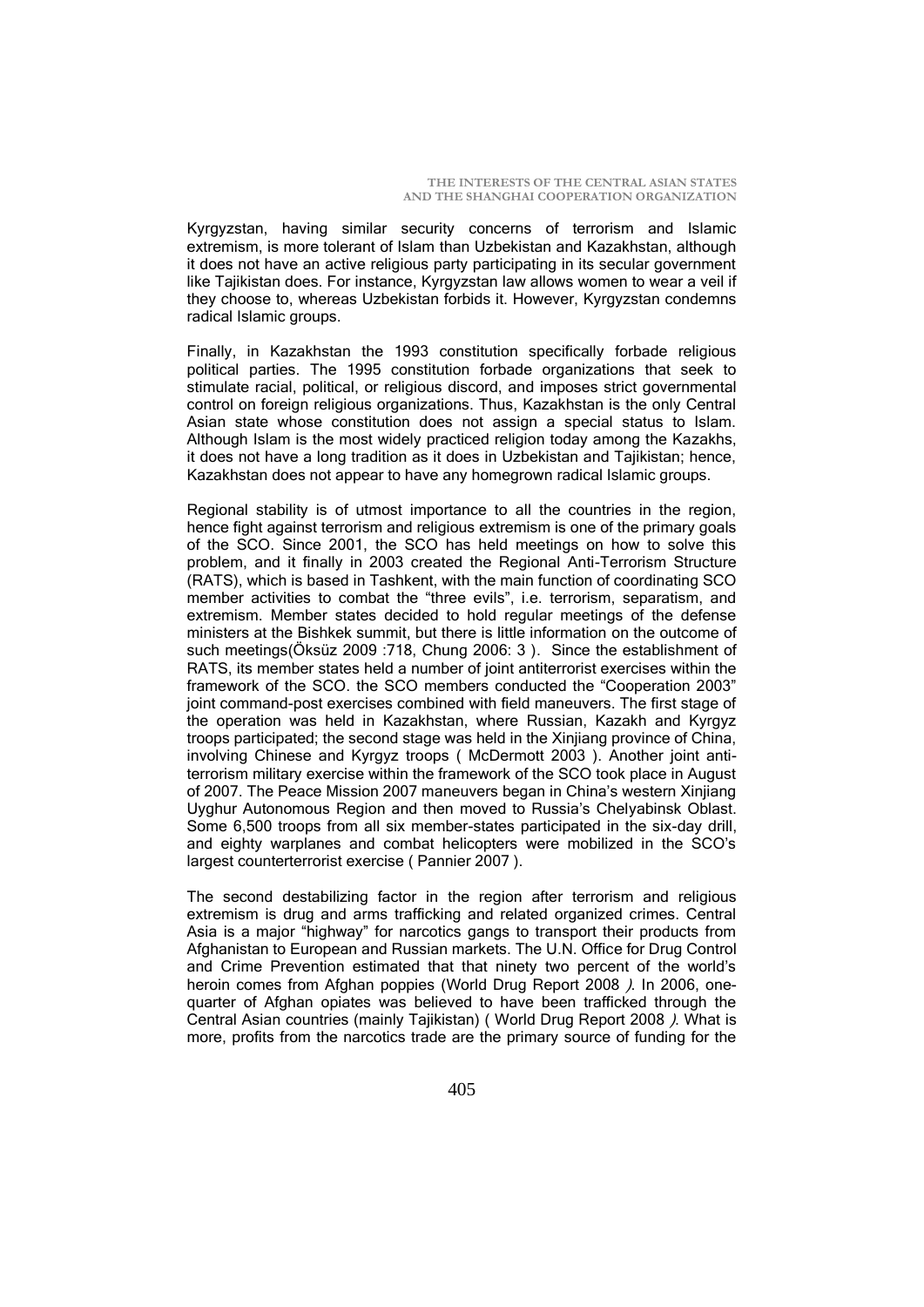militant Islamic groups. Despite the defeat of the Taliban in Afghanistan, drug trafficking is on the rise. In 2002 alone, the United States committed close to \$100 million to counter-narcotics trafficking programs in Afghanistan and Central Asia, and an army of United States, international and local Central Asian officials and specialists have been tasked to fight this trade (Lubin 2004:362 ).

The SCO considers "protection of peace and stability in the region and the promotion of economic cooperation as its primary task, and attached great importance to cooperation in the fight against narcotics". Consequently, in 2005, in response to the growing specter of drug-trafficking and related crimes, the SCO launched the SCO Afghanistan Contact Group. At the 2007 SCO summit, Russia's president suggested forming anti-drug security belts around Afghanistan, which were to be complemented with financial security belts that would be supervised by the SCO financial monitors. However, there is insufficient data to show that noticeable results have come out of these agreements.

### **6.2.Preservation of Current Regimes**

The Central Asian states remain autocratic regimes, despite their leaders' expressed commitment to democratic government in their respective countries. For instance, during his 1994 visit to the United States, Kazakh President Nazarbaev signed a Charter on Democratic Partnership recognizing his nation's commitments to the rule of law, respect for human rights, and economic reform, which he repeated in 2001 in a joint statement with President Bush. In 2002, a U.S.-Uzbek Strategic Partnership Declaration was signed pledging Uzbekistan to "intensify the democratic transformation" and improve freedom of the press. During his 2002 visit to the United States, Tajik President Rakhmanov pledged to "expand fundamental freedoms and human rights." (Nichol 2006). However, there is little evidence to suggest that these pledges are more than ceremonial. According to Freedom House, in 2005, Uzbekistan placed along Turkmenistan and six other nations (Burma, Cuba, Libya, North Korea, Sudan, and Syria) as the world's most repressive regime ( Freedom House Press 2006 ), although the Central Asian states have poor records of human rights. Corruption is widespread and commonplace. Elections in these countries are often fraudulent with the incumbent carrying the overwhelming majority of the votes; as a result, Kazakh, Tajik and Uzbek leaders have been in power for over a decade and a half. There are no independent and fair court systems in these states; in fact in Uzbekistan conviction rates approach one hundred percent and outcomes of court cases are usually predetermined, and Kazakhstan uses its court system to dispose of President Nazarbaev's political rivals. There is no independent media in Uzbekistan, while Kazakhstan, Kyrgyzstan and Tajikistan impose great restrictions on their respective media outlets. Although the constitutions of these countries allow for religious freedom, there are frequent repressions of Muslims and Christians, especially in Uzbekistan.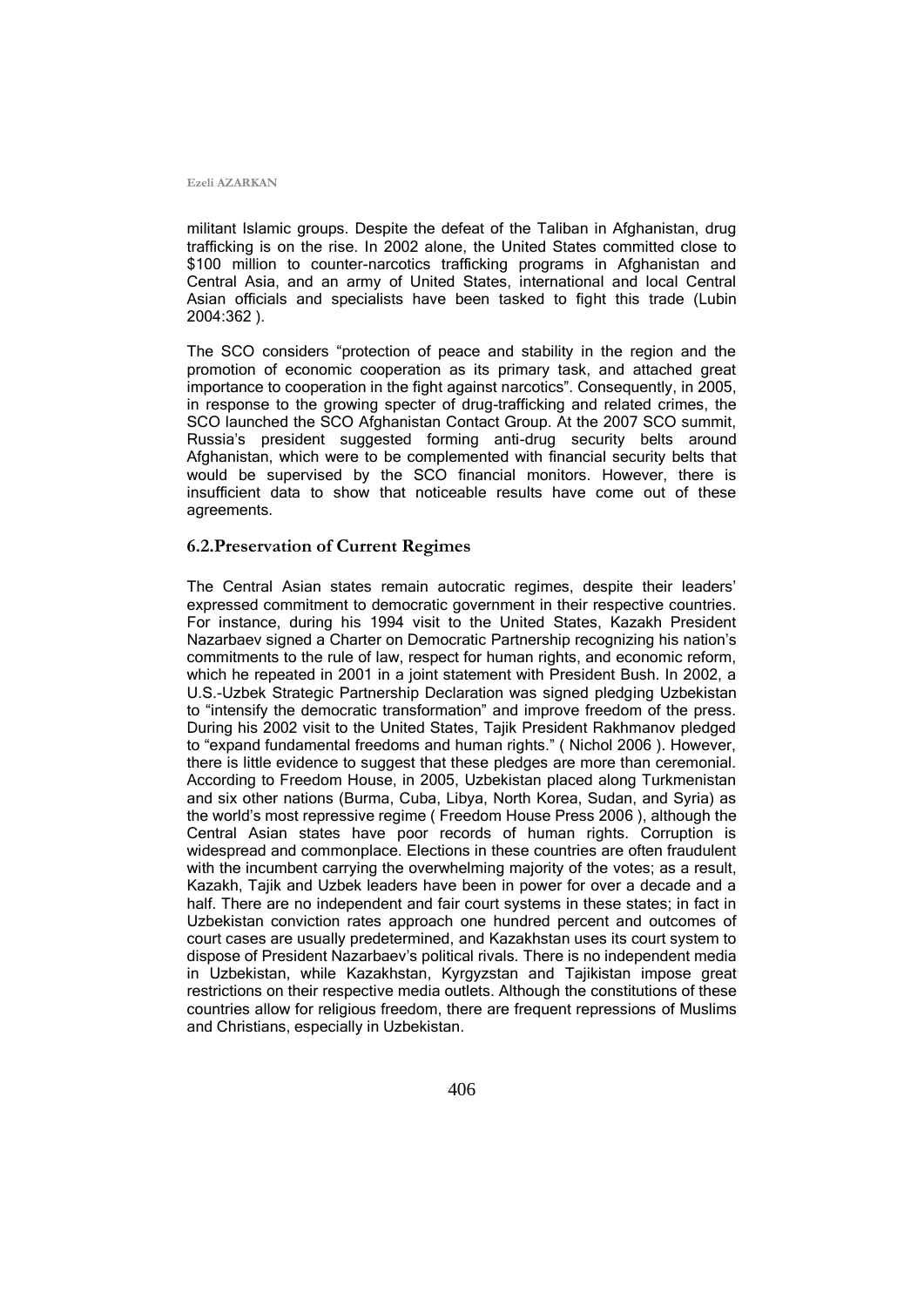Nonetheless, the seeming invincibility of the authoritarian rulers of Central Asia was shattered with the beginning of the color revolutions that facilitated peaceful transition of power from authoritarian rulers to democratic governments in Georgia (2003) and in Ukraine (2004). The success of the Rose Revolution in Georgia and Orange Revolution in Ukraine in sweeping away ex-communist authoritarian regimes has raised the prospect – even the expectation – that this might occur in the rest of the Central Asian states ( Katz 2006 ). When the Tulip Revolution swept across Kyrgyzstan, in the spring of 2005, authoritarian President Askar Akaev fled the country, and Kurmanbek Bakiev, who advocated democratization, was elected the second president since independence. Consequently, the Kazakh, Tajik and Uzbek leaders took immediate actions to stop the spread of this process in their countries.

On of their first steps was to repress U.S. and western NGOs such as Soros Foundation – the largest U.S. private donor in Central Asia. The U.S. and European NGOs, working on creating civil societies in Central Asian counties, were accused of supporting and even planning the revolutions in order to serve western interests (Ruffin 1999:22 ). Consequently, Karimov's regime closed down approximately 200 domestic nonprofit organizations in Uzbekistan and forced a number of international NGOs such as the Open Society Institute (OSI) to leave the country. In 2006, after the Andijon killings, the United Nations' refugee agency was expelled from Uzbekistan and international media outlets, including the BBC, Internews and RFE/RL closed their offices due to harassment received from the Uzbek government ( Krastev 2006 ). In Tajikistan, state-controlled media campaigned against OSI-Tajikistan accusing it of corruption and nepotism; fortunately, the organization has been allowed to continue their activities. Even in Kazakhstan, where the press has enjoyed some freedom and the NGOs have operated without significant interference, as a result of social unrest linked to the color revolutions the government launched a criminal case against the Soros-Kazakhstan Foundation for tax evasion and introduced new legislation that continues to severely limit the rights of politicians to register as candidates, the right of people to demonstrate, and the rights of NGOs to operate freely ( Saidazimova 2004 ).

Furthermore, the Uzbek president, who was the United States' closest ally in Central Asia during military operations in Afghanistan, evicted U.S. forces from the Karshi-Khanabad base, after the U.S. Department of State had criticized the Uzbekistan government's handling of the 2005 Andijon uprising. With the color revolutions sweeping across post soviet states, Central Asian leaders cooled their relations with the United States, fearing the intrusion of democratic values, and turned closer towards their SCO partners – China and Russia – who supported current leaders and regimes and opposed interference in other country's domestic affairs The SCO prides itself on wanting to become a modern organization of a new type in line with the demands of multi-polar world. Indeed, many analysts believe the SCO has become a tool of the Chinese and Russian governments intended to weaken American opportunity to interfere in their own internal affairs and to create a multi-polar world in the post-Cold War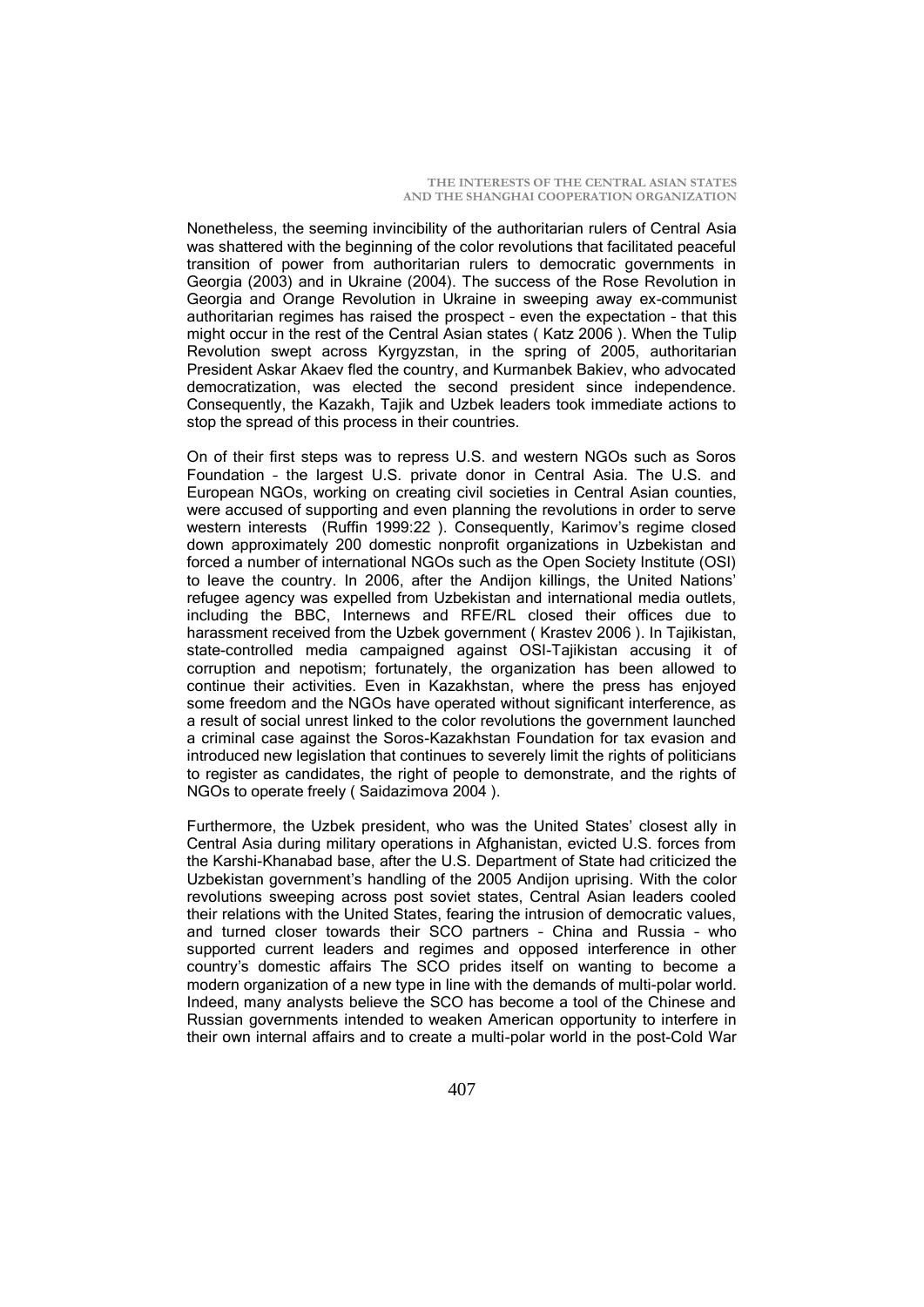era ( Blagov 2002 ). In this respect the goal of China and Russia is in line with the Central Asian leaders' interests of preserving their regimes. Some analysts have attributed the Tulip Revolution in Kyrgyzstan to clan and regional fighting rather than characterizing it as a democratic movement. Clan and regional fighting have caused a great deal of instability in Central Asia. For instance, the Tajik civil war broke off between the disenfranchised groups from the Pamirs, Garm and Gorno-Badakhshan regions and the national government supported by the traditional northern economic elite of Khujand, the Kulyab and Kurgan-Tube and ethnic Uzbeks from Hissar region. The former were a coalition of liberal reformists, self-declared democratic and Islamic groups who were traditionally underrepresented among the ruling class during the Soviet and pre-Soviet control. The SCO members value regional stability by any means for the sake of economic development, hence power struggles among the Central Asian elites were denounced. Both Russia and China have pledged to help Kyrgyzstan to restore order under their SCO commitments ( Daly 2005 ).

### **6.3.Economic Needs**

Central Asian states are endowed with abundant natural resources: Kazakhstan and Uzbekistan have great hydrocarbon reserves and Kyrgyzstan and Tajikistan have vast water resources for producing cheap electricity and good potential for renewable energy development. However, outside assistance is needed to create an infrastructure to facilitate production and transport of these products to international markets. Kazakhstan's oil reserves are estimated at 9 and billion barrels ( Kandiyoti 2008 ). There are four main oil fields in Kazakhstan: Tengiz, Uzen, Karachaganak, and Kashagan. The Kashagan field has received much recent attention after preliminary drilling and exploration; however, the project has been delayed due to complicated natural and geological conditions and estimated development costs of \$29 billion dollars. Analysts called Kashagan the largest oil discovery of the past thirty years. Kazakhstan also has sixty-five to one hundred trillion cubic feet (Tcf) of natural gas reserves associated with its oil production. However, the pipeline infrastructure for moving the gas is lacking and some of the gas is being flared. The main area for current natural gas production is the Karachaganak field in northwest Kazakhstan, which contains more than twenty percent of Kazakhstan's total reserves. Kazakhstan is also planning to develop the Amangeldy field with an estimated gas reserve of 1.8 Tfc in the southern part of the country.

Kyrgyzstan's tremendous reserve of fresh water makes it one of the richest states in the world for such natural resources. Kyrgyzstan's total flow of water resources comprise approximately fifty one billion cubic meters per year. The Kyrgyz energy system has eighteen power plants over the Naryn and Syr Darya rivers with a total installed capacity of 3,678 megawatts (MW). Completion of the construction of the Kambaratin Hydroelectric Power Plants 1 and 2 would increase generating capacity by 2,260 MW and the volume of annual generation of electricity by more than six billion kilowatt hours (KWh) (Sakiev 2006). This country also has a great potential for tourism development.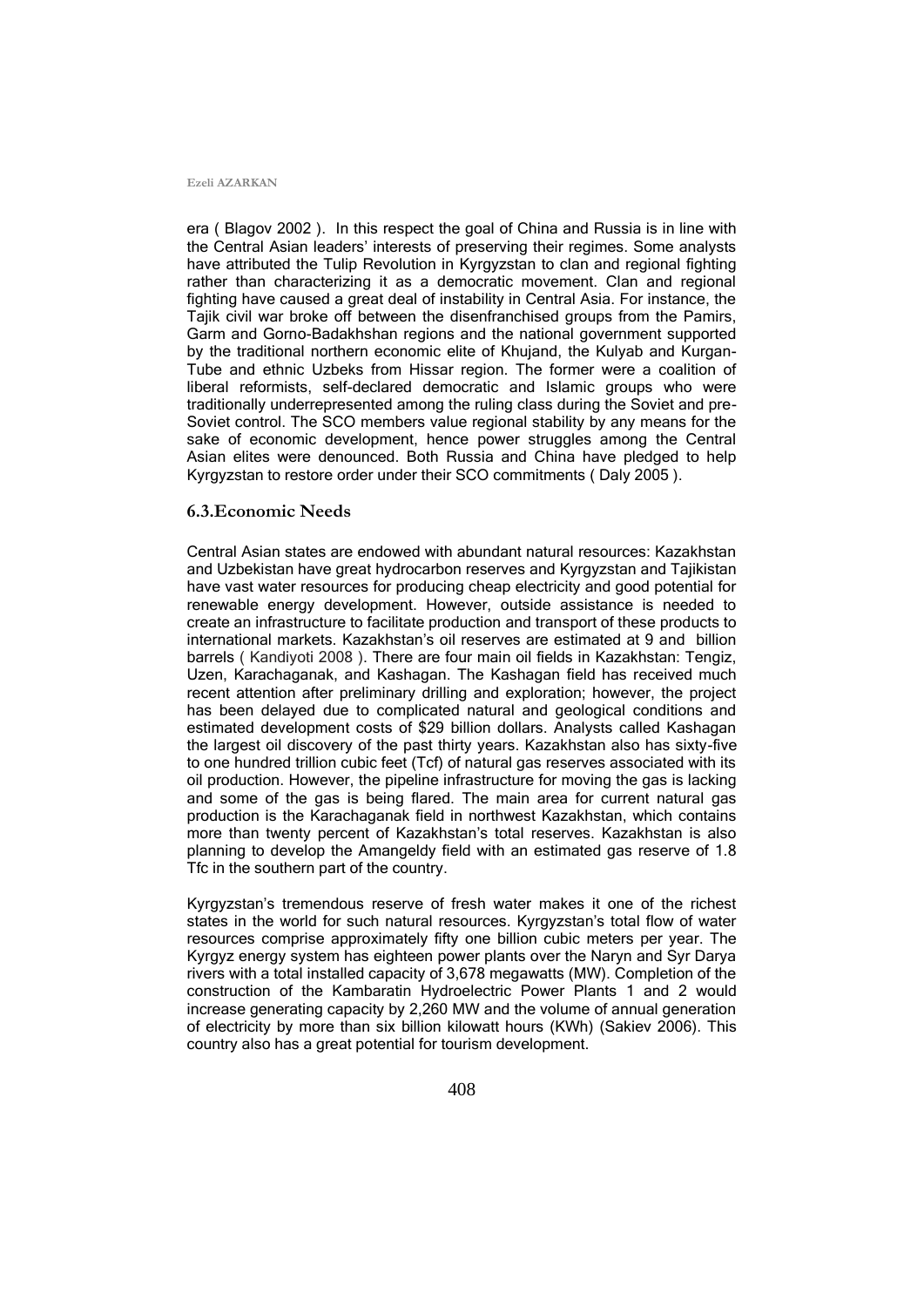Tajikistan is also rich in water resources and holds the eighth highest concentration of hydropower resources in the world. While Tajikistan has the potential to produce more than 300 billion KWh electricity per year, it currently produces only 17.1 billion KWh. The majority of Tajikistan's hydroelectric energy is produced by the hydroelectric stations on the Vakhsh River, with a total capacity of about 3,800 MW, producing forteen billion KWh annually. The largest of these is the Norak hydroelectric facility, which is rated at 3,000 MW. An even larger facility at Rogun, expected to be 335 meters high and the tallest dam in the world, is under construction and will have a capacity of 3,600 MW. Construction of Rogun began in 1976, and by 1996 over \$802 million had been invested. Completions of Rogun will required an additional \$2.2 billion (Zarifi ( 2007 ). Tajikistan also has great potential for a tourism industry; with its geographical terrain, suitable for climbing and ecological tourism, and its ancient structures lending itself to historical and archeological tourism.

Uzbekistan currently possesses 594 million barrels of proven oil reserves, which is soon expected to increase, and estimated natural gas reserves of 66.2 Tcf. There are 171 oil and gas fields accounting for about seventy percent of Uzbekistan's oil production. Most of these are located in the Bukhara-Kiva region. The second richest region in hydrocarbon reserves is the Farghona Basin containing about twenty percent of Uzbekistan's oil fields. There are also oil deposits being developed in southwestern Uzbekistan at Kokdumalak, Shurtan, Olan, Urgin, and south-Tandirchi. The Ustyurt plateau and the Aral Sea are also under investigation as potential oil fields. There are a total of fifty-two fields in the Ustyurt region, representing ninety five percent of Uzbekistan's natural gas reserves. Developments at existing fields, such as Garbi and Shurtan are underway, as is exploration of new fields and reserves(U.S. Energy Information Administration May 2009 ). However, to reap the benefits of their natural resources, these countries need outside assistance in developing infrastructures.

In 1991 when the Soviet Union collapsed, the economies of these countries experienced severe contraction and in seventeen years not much progress has been made, except for Kazakhstan, whose economy has been enjoying nine to ten percent growth rates since 2000 aided by the increased oil prices on the international markets. Although Central Asian leaders have stated their commitment to a gradual transition to a free market economy, they have been slow at introducing market reforms and privatization, with Uzbekistan being the slowest reformer and Kazakhstan and Kyrgyzstan leading the way. The investment environment is hostile to foreign direct investment, including unfair trade practices, high import barriers, and high taxes. In addition, high levels of corruption throughout all echelons of government and lack of rule of law have kept foreign companies away from Central Asia. In Kyrgyzstan, Tajikistan and Uzbekistan, large foreign debt has also kept the economy from expanding.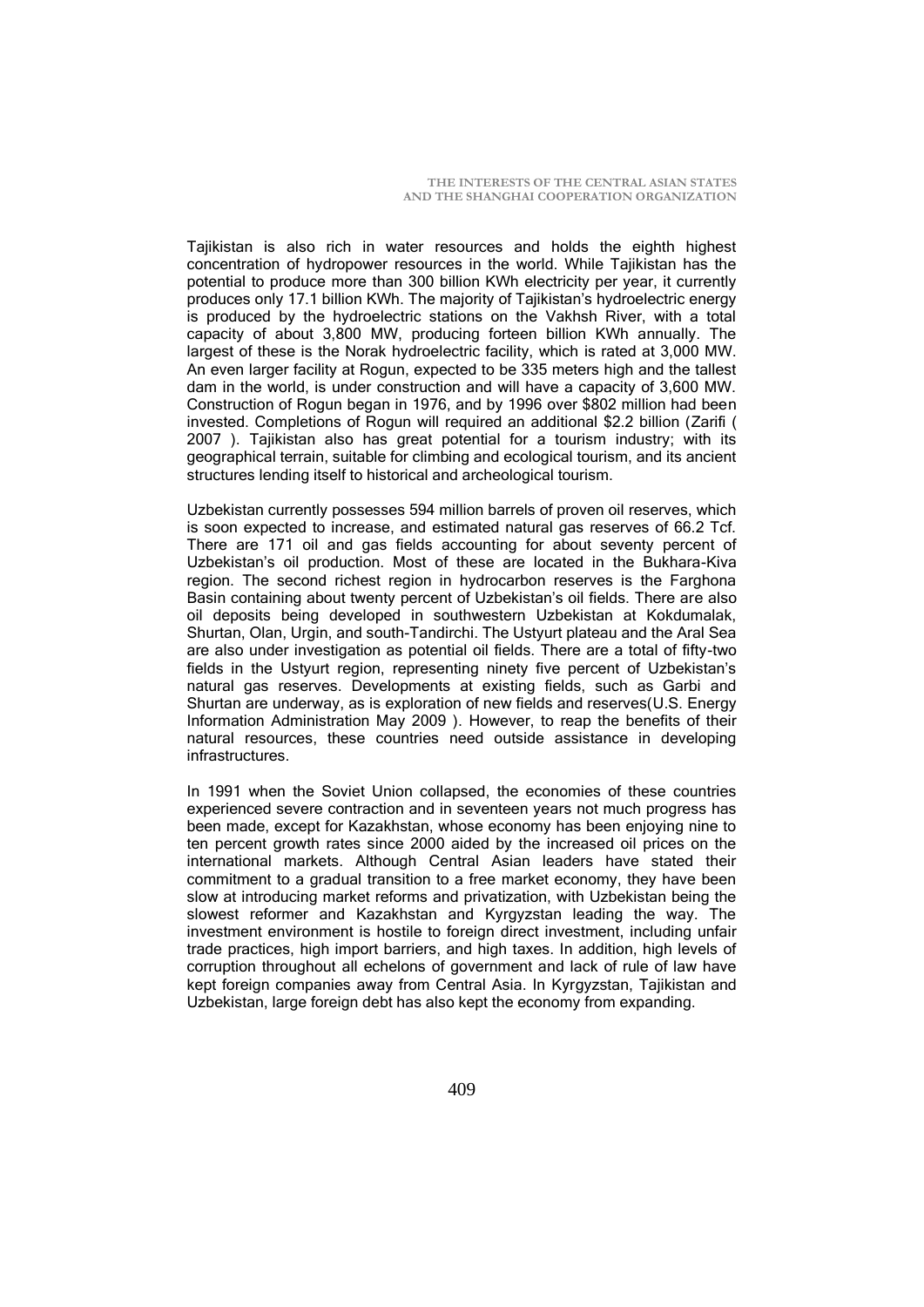Kazakhstan has taken the biggest steps in implementing market reforms and privatization was able to repay its debt to IMF in 2000, seven years ahead of Schedule (Pomfret 2005 ). However, it is not clear whether these reforms or the increased oil prices enabled Kazakhstan to achieve such success, as Kyrgyzstan also implemented comparable reforms, but having a poor resource base, has not been as successful.

The Central Asian states have not been able, on their own, to address their biggest problem, i.e., the transportation and communication links across the difficult terrain. It is a daunting task to build roads, railways, and pipelines through some of the highest mountains in the world, across deserts, and on the vast steppes. To this extent, there have been many initiatives to address these interests within the framework of the SCO.

In 2003, the SCO members discussed a multilateral agreement on auto transport and the joining of SCO member states to the European highway transport agreement. in 2006 Tajikistan officially launched the reconstruction of the Dushanbe-Chanak highway, a project estimated to cost some \$296 million, \$281.2 million of which would be financed by a long-term loan from China. The highway running from Kulma (south-east Tajikistan on the Chinese border) will link Horog-Darvaz-Kulyab-Dushanbe and the Dushanbe-Hujand-Buston-Chanak highways. Another project underway is the Tajik-Uzbek highway, which would link China, Kyrgyzstan and Uzbekistan and is expected to be operational in 2008.

In 2004, negotiations for intergovernmental agreement on facilitating international road transport with the support of the U.N. Economic and Social Commission for Asia and the Pacific and the Asian Development Bank (ADB) ( Asian Development Bank 2005 ). At the 2006 Dushanbe Summit, member states signed a communiqué that stated "the SCO's priorities in the near future will be energy, transportation, and telecommunications." (the Organisation's web site http://www.sectsco.org Accessed April 2009 ).

This communiqué also spoke of the impending creation of the "energy club," which was proposed by the Russian president. The aim of this club is to bring together major energy producers and key consumers within the ambit of the SCO, which would lead to the coordination of efforts in joint energy production and transportation projects ( Haas 2007 ). The SCO is also cooperating with the United Nations Development Program on the Silk Road Initiative that aims to enhance regional cooperation and development by improving policy and legal conditions for trade, initiating and attracting investment, and promoting and attracting tourism. Also, in 2006 member states started the establishment of the SCO Development Fund, for the purposes of sponsoring multilateral development programs similar to the U.N. development programs. However, Russia rejected this idea, as it did not wish to contribute state funds to it, while at the same time, it was worried that China, who was ready to put up money, would control the fund (Lukin 2007 ).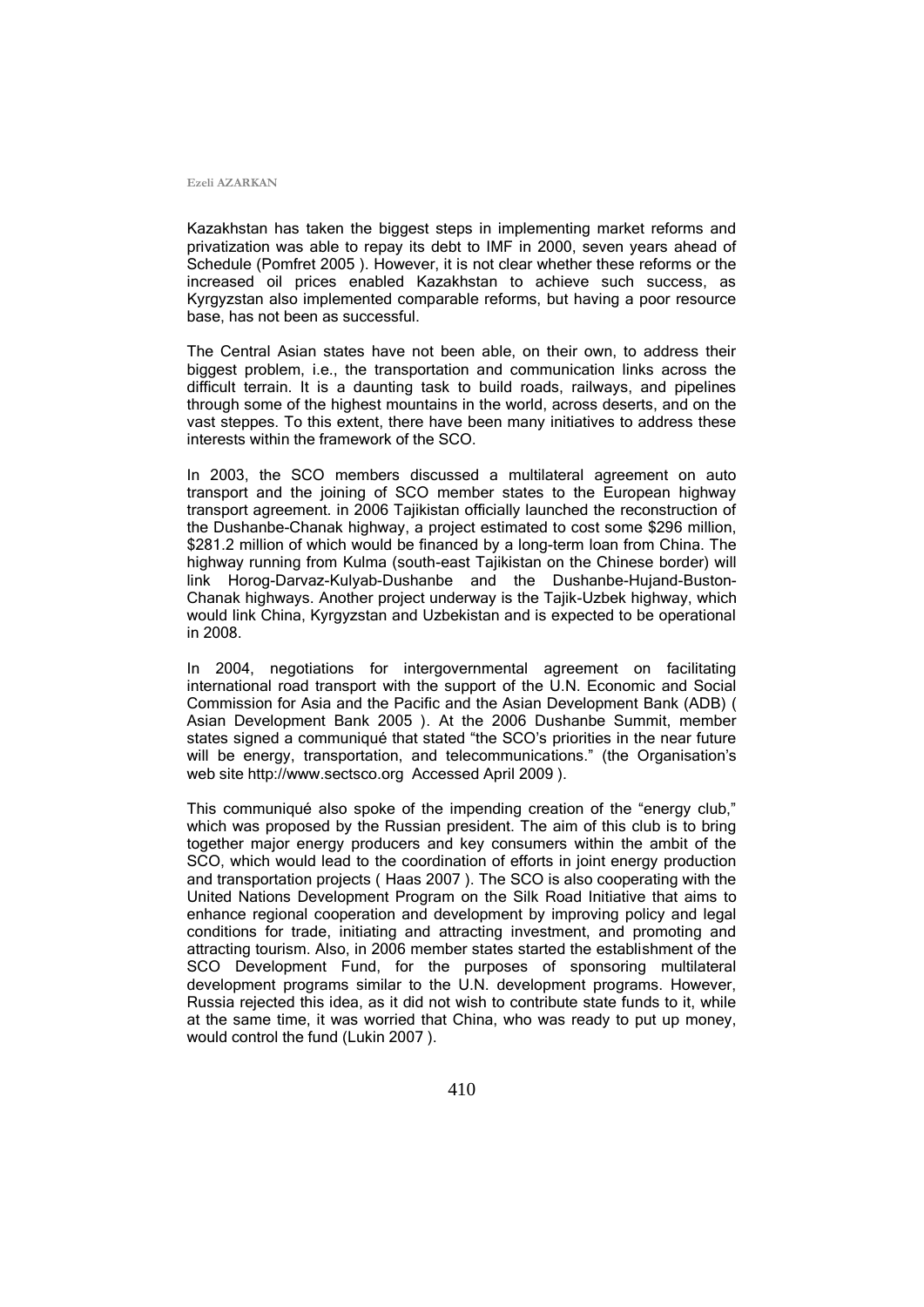Therefore, two non-governmental institutions – the SCO Business Council and SCO Interbank Association – were established to facilitate development of economic partnership within the SCO framework. Additionally, a number of agreements was signed: the 2001 Memorandum on the Main Goals and Areas of Regional Economic Cooperation, the 2003 Program for Multilateral Trade and Economic Cooperation until 2020, the 2004 plan of actions for implementing this program and the 2005 Mechanism for Implementing the Plan of Actions.. Furthermore, the Central Asian states, through cooperation with SCO members, could gain access to seaports, a significant benefit, as all of these countries are landlocked (in fact, Uzbekistan is doubly landlocked).

### **6.4.Regional Cooperation**

In the early stages of their independence, with the dissolution of the Soviet Union, the Central Asian states had an opportunity to establish a functioning union that could have benefited the people of this important region. The common Soviet past as the basis of economic and social development, the Russian language as a common language, economic similarities, similar historical experiences, and related cultures could have served as the basis for the creation of an economic union in Central Asia but early attempts were ultimately not sustainable. Such an attempt was first made in 1994 under Kazakhstan's leadership: the Central Asian Union, formed by Kazakhstan, Kyrgyzstan and Uzbekistan with the aim of creating a single economic region with improvements in payments arrangements and reduction in tariffs among member countries. In 1995, the principle of free trade among member states was approved and a Central Asian Bank for Co-operation and Development was created. In 1998, Tajikistan joined this organization and it became a CAEC. In 2001, the CAEC was transformed into the Central Asian Cooperation Organization (CACO) with the aims of expanding cooperation in economic and political spheres, as well as of creating consortia to deal with issues such as water and energy resources.

Nevertheless, regional cooperation is largely lacking, as Central Asian governments fear that closer economic ties and integration with their neighbors may arouse border disputes. Ongoing border disputes remained a serious issue among the Central Asian states. Border resolutions were a primary reason for the assembly of the predecessor of the SCO, the Shaghai Five, back in 1996, at China's request. Indeed, by now all disputes have been settled between China and the Central Asian states, but there are a number of disputes open between Kazakhstan, Kyrgyzstan, Tajikistan and Uzbekistan. Many of the current difficulties can be traced directly back to the early years of the Soviet era. In the mid- 1920s, Joseph Stalin established the administrative borders of its Central Asian republics, which purposefully followed neither natural geographic boundaries nor strict ethnic lines in order to avoid drawing more homogeneous or compact republics for fear they would stimulate separatism. This has led to a number of disputes, including those concentrated in the densely populated Farghona Valley. Kyrgyzstan has seven enclaves within its borders; two are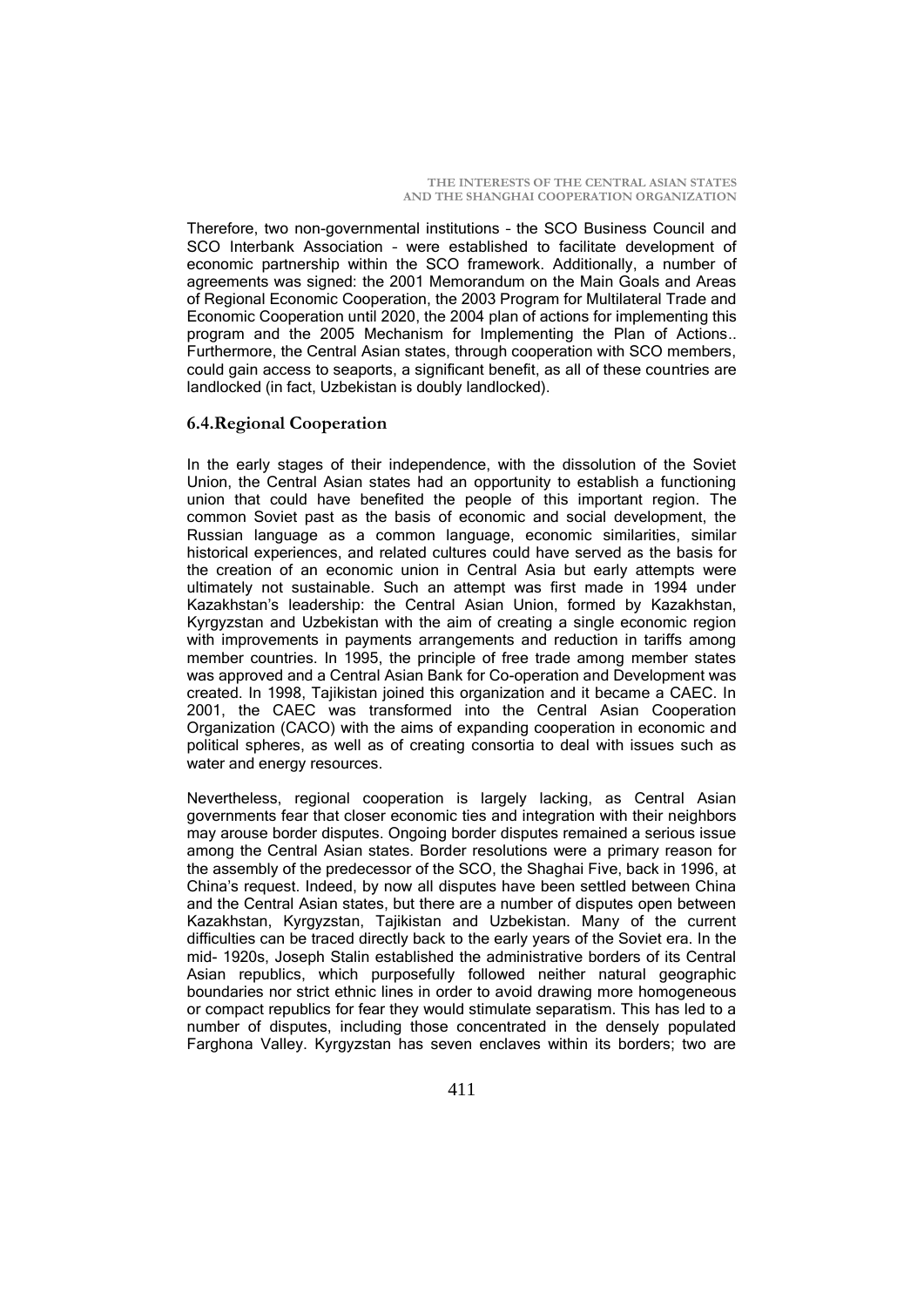Tajik and five are Uzbek. The larger Tajik enclave is Vorukh and the largest Uzbek enclave is Sokh. Vorukh has a river running through it that both the residents of the enclave and the residents of the surrounding area in Kyrgyzstan threaten to cut off periodically when things get rough.

Resolution of border disputes and cooperation on border control is of utmost importance to these countries in order to make regional trade more efficient and more profitable and to have stability in the region. While recognizing that this is a sensitive issue as national interest are involved and no country would like to give up its territory, agreements must be made. Some progress has been made by the Central Asian states on this issue since the inception of the SCO and its predecessor the Shanghai Five. Central Asian leaders share a common commitment to preserving existing Soviet-era borders and reject nationalist or separatist claims, which has primarily contributed to stability in the region. Kazakhstan's border negotiations with Kyrgyzstan went relatively smoothly, and by 1996 the two had largely completed delimiting the border. Demarcation was finalized in December 2001, despite opposition from some government opponents.

Disputes in the Uzbek-Kyrgyz border, the most contested frontier in the entire post-Soviet space, although not yet resolved, have reportedly improved as Uzbekistan demined its side of the border, which had been mined by the Uzbek army in 1999-2000 to prevent incursions by religious extremists. Additionally, Uzbekistan is currently working to demine the Uzbek-Tajik border ( Kimmage 2005 ) Although Uzbekistan agreed to demine the borders at a special meeting of the Permanent Council of the Organization for Security and Co-operation in Europe (OSCE) in Vienna in 2004. Analysts in Central Asia and Russia believed that Uzbekistan made this decision not because of pressure from the OSCE, but because of the earlier summit of the heads of state of members of the SCO, held in Tashkent, which speaks to the effectiveness of the SCO ( Yegorov 2004).

Another difficulty in need of regional cooperation is the distribution of water resources. The region's water resources mainly come from two rivers, the Amu Darya and Syr Darya, which originate in Kyrgyzstan and Tajikistan and flow into the Aral Sea located in the territories of Kazakhstan, Turkmenistan and Uzbekistan. The Aral Sea basin supports seventy five percent of Central Asia's population and contains ninety percent of the region's surface water ( Horsman 2001: 70 ). Agriculture is the foundation of the region's economy and thirsty crops such as cotton and rice require intensive irrigation. In 1960, a decision was made to divert the Amu Darya and Syr Darya rivers to cotton plantations in order to boost their production, thus causing what the U.N. called the worst man-made environmental disaster in the world – the reduction of the volume of water in the Aral Sea by seventy five percent. To this day, Uzbekistan continues diverting the rivers, further damaging the sea, and because it uses antiquated Soviet irrigation practices and technology, over fifty percent of the water gets lost in transit to the agricultural fields. In Kazakhstan, however, the situation is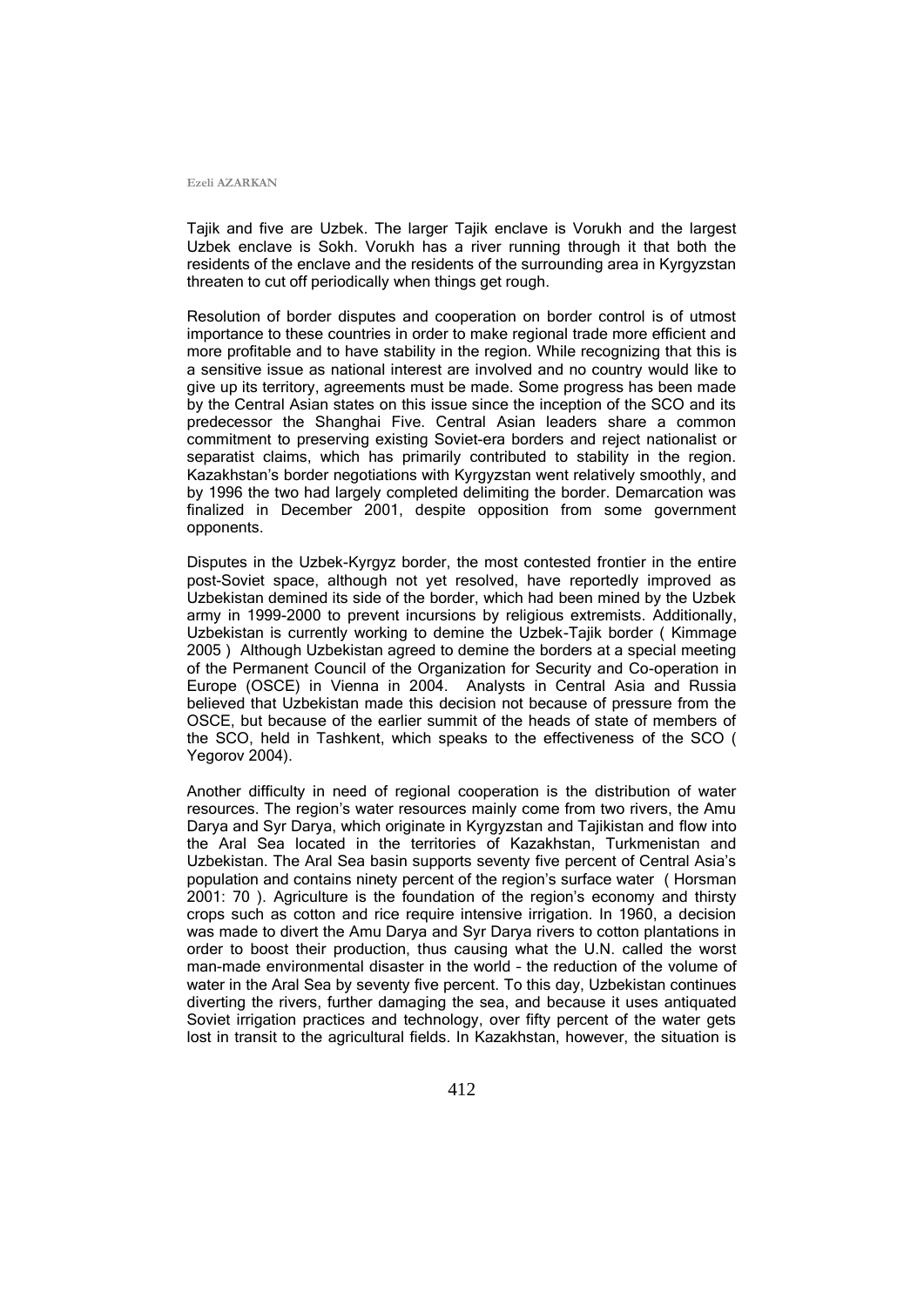improving, with the construction of a thirteen kilometer dam that split the Northern part of the sea from the southern part (Uzbekistan's portion), allowing the return of forty percent of the water back to the sea. The dam was part of a \$68 million project, financed by loans from the World Bank. In 2007, Kazakhstan secured a \$126 million loan and plans to build a second dam, which they hope will bring the water back to the port of Aralsk (Antelava 2007).

The water distribution problems can be traced back to Soviet times when the water and energy resources were exchanged freely across what were only administrative borders, and Moscow provided the funds and management to build and maintain infrastructure. Since independence, the Central Asian states have failed to come up with a viable regional approach to replace the Soviet system of management. The existing water agreements allocate seventy three percent of waters from the Aral Sea Basin to Kazakhstan, Turkmenistan and Uzbekistan, whereas Kyrgyzstan and Tajikistan – countries with ninety percent of all water – are assigned less than a quarter of the water for their own needs (in exchange of energy resources) ( Stuart. 2001 ). Moreover, although downstream countries in the region believe that water is a shared resource for the whole region, they do not take responsibility for maintaining the water systems. Temir Sariev, deputy in the Kyrgyz parliament, told Asia Water Wire, a reporting agency on water issues, that "The power complex of the country is worn out. During the [country's] fifteen years of independence, modernization has not been carried out. We spend huge amounts of money on the maintenance and repair of reservoirs. But our neighbors – Uzbekistan and Kazakhstan - use water free of charge" (Kabulov 2006).

The Central Asian states have tried to build a framework for water cooperation, creating the International Fund for Saving Aral Sea and the Interstate Water Coordination Water Commission, but failed to sustain the dialogues they started. Central Asian governments continue to sign water agreements annually, but most of them are not carried out. Unfortunately, not much cooperation was achieved through the SCO, either. Although there was some talk of hydropower cooperation at the 2007 SCO summit in Bishkek, the organization did not show much interest in dealing with the existing problems in the energy sector among its smaller member states such as Kyrgyzstan or addressing Tajikistan's strained relations with Uzbekistan ( Marat 2007 ).

### **6.5.Balancing Regional Powers**

Kazakhstan, Kyrgyzstan and Tajikistan have perceived Uzbekistan's dominance and heavy-handed behavior as their greatest external threat, and it is this challenge in particular that has shaped the ways in which they approach the regionalization process ( Bohr 2004: 489 ).

With the collapse of the Soviet Union, Russian influence in Central Asia started to fade away because the former concentrated on its internal problems such as economic and social crisis, depopulation, degenerating industrial infrastructure, and separatism in Chechnya. This turn of events left a power vacuum in Central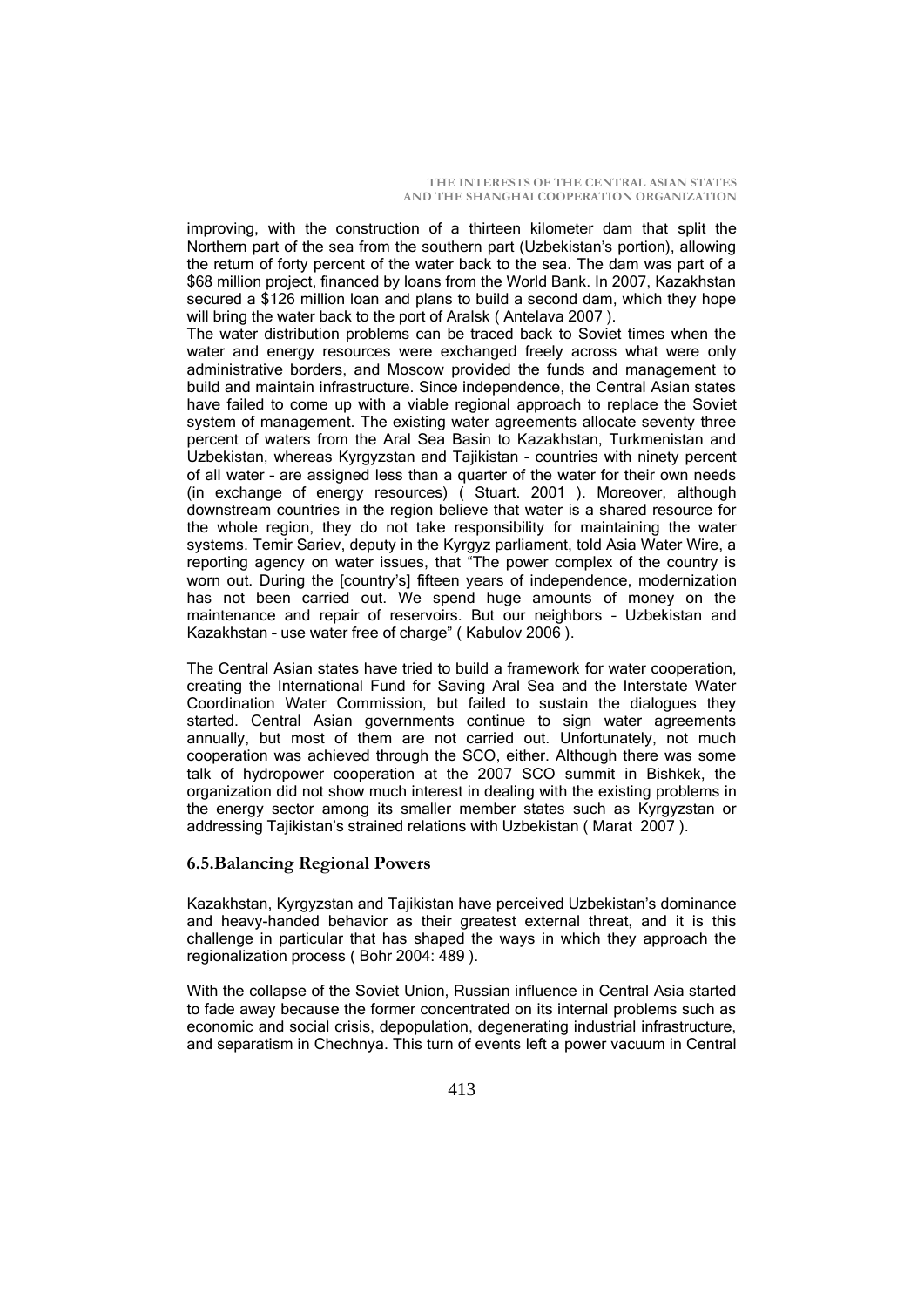Asia: Uzbekistan, with the strongest economy in the region at the time, the best infrastructure, and the largest military and population began to pursue its ambitions for regional dominance. Tajikistan and Kyrgyzstan were particularly vulnerable to Uzbekistan's aggressive behavior.

Tajikistan and Kyrgyzstan depended on Uzbekistan for fossil fuel energy resources and the latter has frequently played this card by shutting off natural gas pipelines in the middle of the winter over late payments and other disagreements, resulting in Tajik and Kyrgyz citizens freezing to death in their homes. Moreover, due to the geography of the region and the Soviet planning, Tajikistan is dependent on Uzbekistan for all overland and rail transport.

In the mid-1990s, Uzbekistan also played a significant role in the Tajik civil war, and in fact, the northern elites of Tajikistan prevailed in the civil war because of support and backing from Uzbekistan and Russia. Consequently, Uzbekistan and Russia maintained considerable influence over the course of internal Tajik politics, and neither state has behaved as if it considered Tajikistan a genuinely sovereign and independent country. Furthermore, Kazakhstan, Kyrgyzstan, and Tajikistan have suffered from Uzbekistan's introduction of a rigorous visa regime in 1999, which hampered regional trade, and the mining of the border regions in the same year, which caused many civilian deaths.

Consequently, Kazakhstan, Kyrgyzstan and Tajikistan found it beneficial to join the SCO as a way to deal with, and as a counterweight to Uzbekistan's aggressive behavior. Not only does the SCO maintain the balance of power among the Central Asian states, it also provides a way to balance the influence of the major neighboring powers – China and Russia. Understandably, the Central Asian states would like to avoid total dependence on one or the other power. As history shows, this region has been under the rule of a series of foreign powers. Indeed, Russia still has great influence in Central Asia as it controls many oil and gas pipelines that carry Kazakh oil and Uzbek natural gas to international markets, provides military assistance in Tajikistan and Kyrgyzstan as well as investments in their hydropower industry.

The Central Asian states are wary of China as well. China has, in fact, been injecting large financial investment into Central Asia, especially in Kazakhstan, paying more than market price for the acquisition of oil fields and the development of transportation networks, as well as calling for greater regional cooperation. This is a mixed blessing for the poorer Central Asian countries, as with greater prosperity may come greater dependence on China. Furthermore, throughout the 1990s and early 2000s, Central Asia became an attractive destination for temporary and permanent immigration from China, particularly from Xinjiang province. For instance, in Kyrgyzstan up to 120,000 Chinese immigrants have moved into the country in the past fifteen years, filling the gap in the consumer retail and service markets. Although, the Kyrgyz government has failed to acknowledge their presence, Chinese immigrants have already played an important role in the economic and social development of Kyrgyzstan.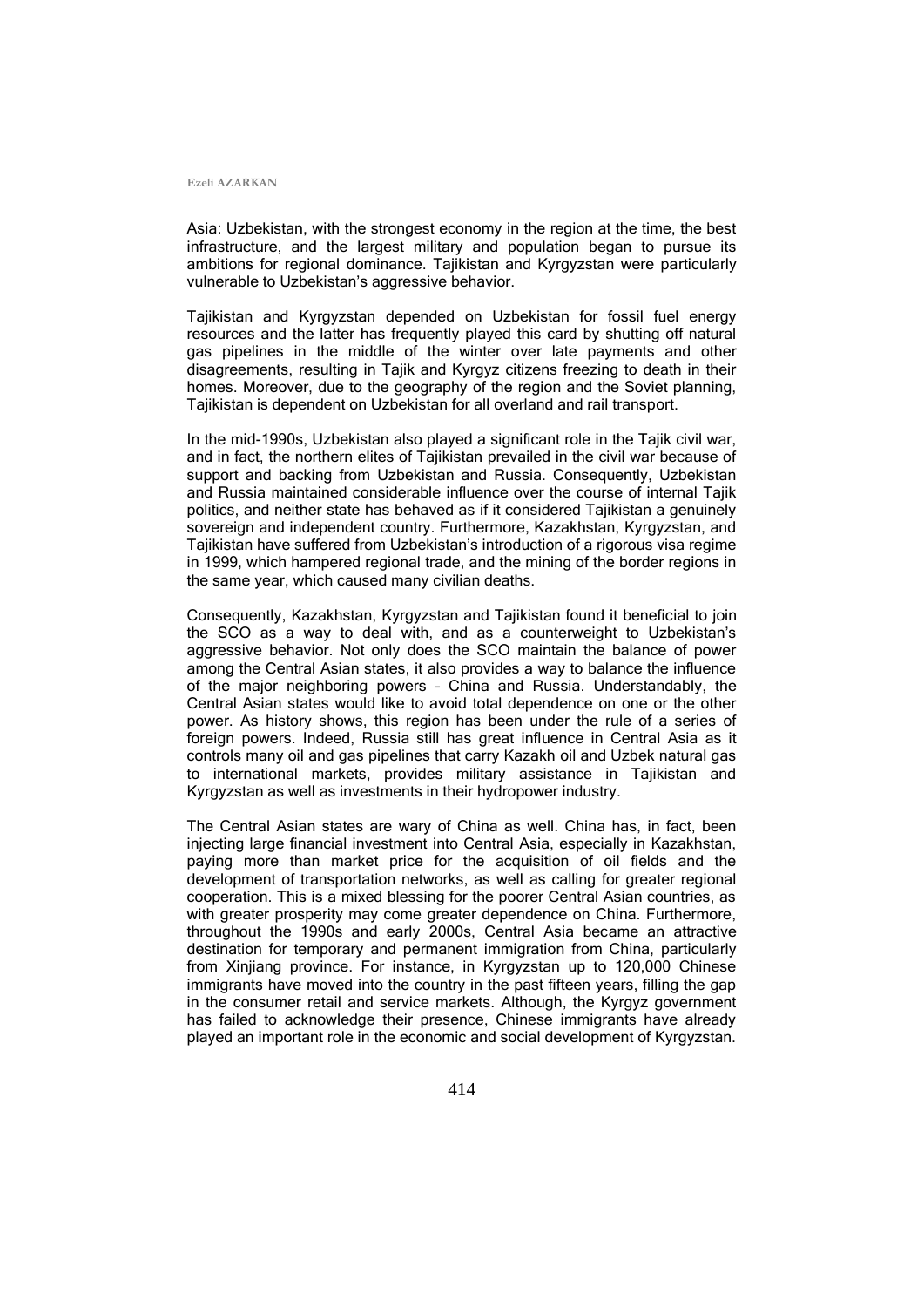However, Chinese immigration is an issue that troubles both citizens and politicians in Kazakhstan and Kyrgyzstan ( Abazov 2006 ).

## **7.CONCLUSION**

The SCO goals seem to be compatible with the Central Asian states' interests and it has made efforts towards satisfying them. In the political sphere, the SCO has stressed non-interference in domestic affairs of sovereign states by foreign nations and support for each member state's right to choose its own path of development. Additionally, in the wake of the Tulip Revolution in Kyrgyzstan and the popular uprising in Uzbekistan of 2005, Central Asian leaders expressed appreciation for Beijing's and Moscow's support for their regimes and understanding of the need to suppress any opposition movements – whether democratic or Islamic – within their respective countries. The SCO addressed Central Asian states' economic interests by providing a forum for discussion of building trade, transit and transport systems in the region as well as energy and tourism development.

The member states have talked about setting up an "energy club" and a freetrade zone that local economists believe would benefit Central Asian consumers, although at this time Central Asian products are not ready to compete with Chinese goods. Since the inception of the SCO, economic relations among the member states have rapidly increased, close to ten-fold in eight years from 1997 to 2005. To address security concerns, the SCO created RATS and conducts yearly joint military exercises. Furthermore, out of all the cooperation organizations that Central Asian states have created or joined, the SCO has been the most successful in increasing regional cooperation, especially in the transit and transportation arena. The SCO Forum began functioning in 2006 with the goal of increasing multilateral cooperation in environmental protection, culture, education and sports and has been relatively successful as these are not controversial areas.

It is in the interests of the Central Asian states to continue the multidirectional policy towards the major powers that have expressed willingness to develop and secure Central Asia. No major power single-handedly has been able to satisfy all of Central Asian needs, nor do the Central Asian states want a total dependence on one power. It seems clear that, Central Asian leaders will continue to exploit major power differences and sell their cooperation to the highest bidder. Most importantly, multidirectional foreign policies have allowed Central Asian leaders to pursue their national (and personal) interests.

### **REFERENCES**

ABAZOV, Rafis ( 2006 ), "Chinese in Central Asia: Loyal Citizens or Fifth Column?‖ Central Asia-Caucasus Analyst, February 8, 2006, http://www.cacianalyst.org/view\_article.php?articleid=3987 (Accessed April 2009).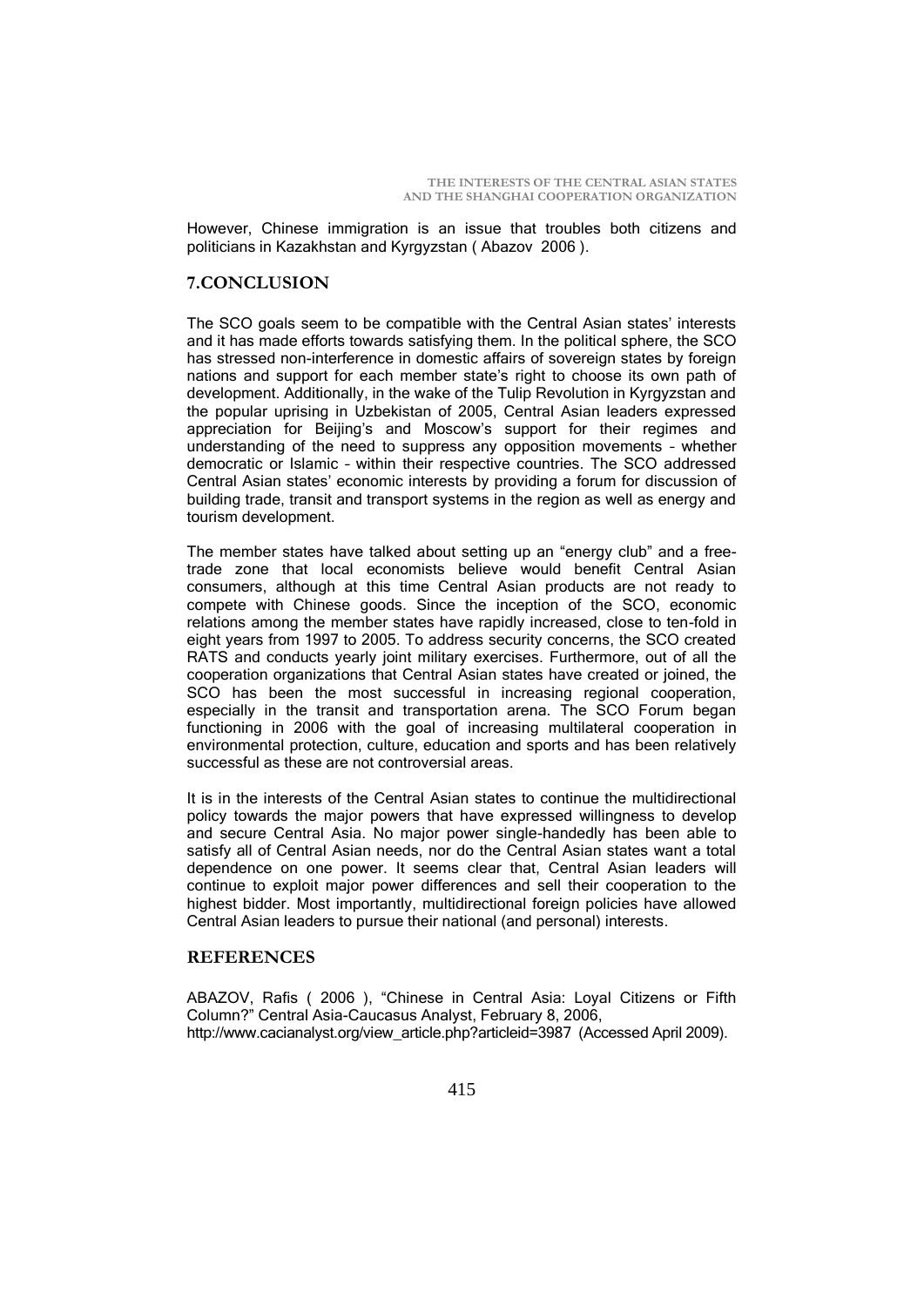ANTELAVA, Natalya ( 2007 ), "Dam Project Aims to Save Aral Sea," BBC News, April 9, http://news.bbc.co.uk/2/hi/asia-pacific/6538219.stm (Accessed May 2009).

AMNESTY INTERNATIONAL ( 2006 ), Amnesty International Report 2006, (Amnesty International: British Section, http://web.amnesty.org/report2006/index- eng (Accessed March 2009).

ASIAN DEVELOPMENT BANK (2002), "Technical Assistance to the Republic of Tajikistan for the Hydropower Development Strategy,", http://www.adb.org/Documents/TARs/TAJ/tar taj35153.pdf (Accessed Februrary 2009).

ASIAN DEVELOPMENT BANK (2005), "UNESCAP and ADB Assistance for SCO to Support Preparation of Regional Transport Agreement," CAREC Quarterly Mewsletter, http://www.adb.org/Documents/ Periodicals/CAREC/newsletter- apr2005.pdf (accessed February 2009).

BEDDOES, Zanny Minton- ( 1998 ), "A Survey of Central Asia: a Caspian Gamble: Pipeline Poker," The Economist 346(8054): 3-18.

BLACKMON, Pamela ( 2005), "Back to the USSR; why the past does matter in explaining differences in the economic reform processes of Kazakhstan and Uzbekistan", Central Asian Survey, 24(4): 391-404.

BLAGOV, Sergei ( 2002 ), "Shanghai Cooperation Organization Prepares for New Role," Eurasianet.org, April 29, http://www.jamestown.org/programs/edm/single/?tx\_ttnews%5Btt\_news%5D=3

0616&tx\_ttnews%5BbackPid%5D=176&no\_cache=1 ( Accessed April 2009).

BLAGOV, Sergei ( 2005 ), "Shanghai Cooperation Organization Summit Suggests New Russia-China Links," Eurasia Daily Monitor, July 6, 2(30). http://www.jamestown.org/programs/edm/single/?tx\_ttnews%5Btt\_news%5D=3 0616&tx\_ttnews%5BbackPid%5D=176&no\_cache=1 (Accessed April 2009).

BOHR, Annette ( 2004 ), "Regionalism in Central Asia: New Geopolitics, Old Regional Order," International Affairs, 80(3): 485-502

BOWERS, Stephen R; Musayev, Bakhodir; Samson, Steven Alan ( 2006 ), The Islamic Threat to Eastern Central Asia, The Journal of Social, Political, and Economic Studies,31( 4 ) : 375-397.

BRUMMER, Matthew ( 2007 ),"The Shanghai Cooperation organization And Iran: A Power-Full Union", Journal of International Affairs, 60 (.2): 185-198.

CHUNG, Chien-peng ( 2006 ), "China and the Institutionalization of the Shanghai Cooperation Organization", Problems of Post-Communism, 53 (5): 3-14.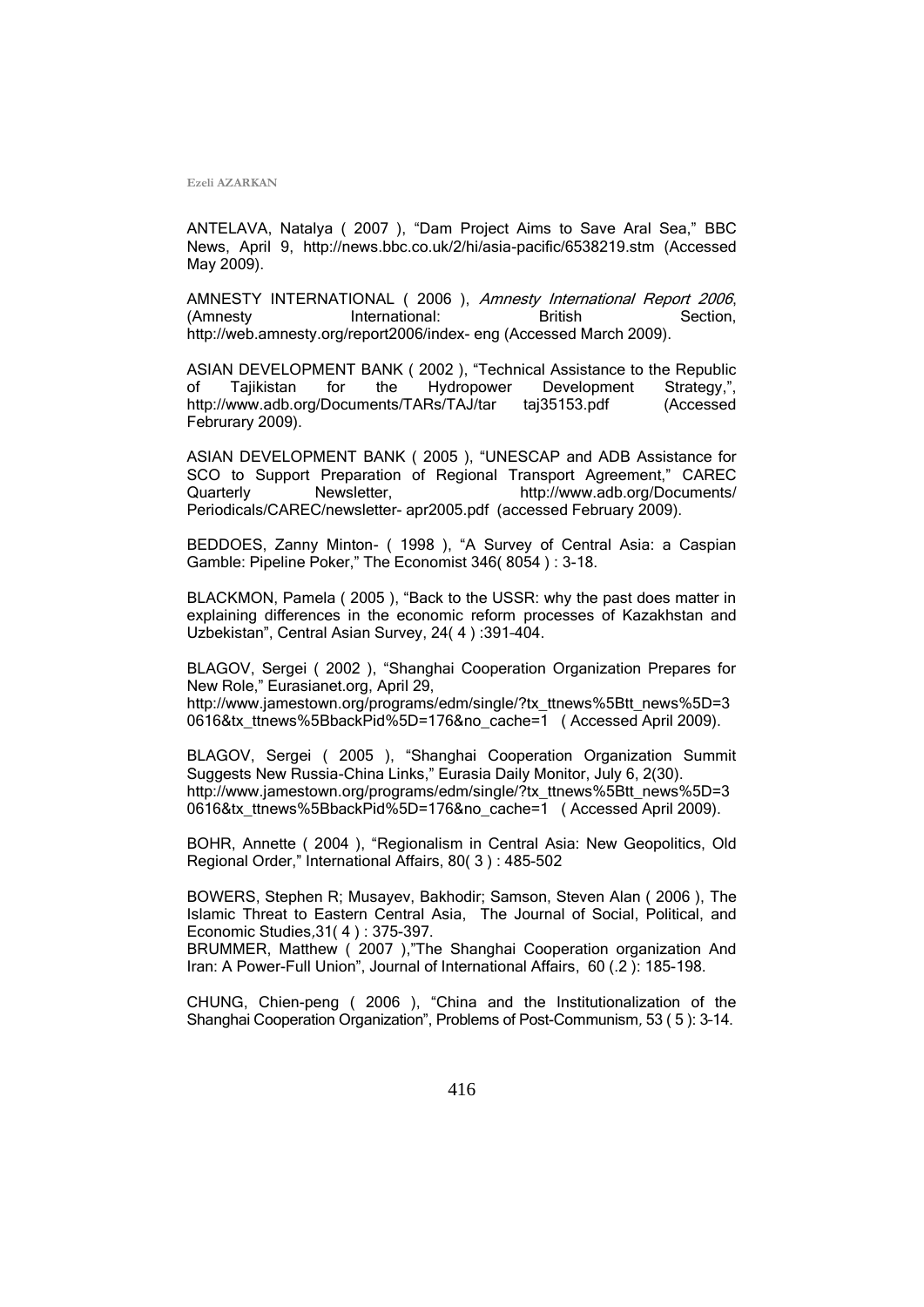COHEN, Ariel ( 2006 ), "After the G-8 Summit: China and the Shanghai Cooperation Organization", China and Eurasia Forum Quarterly, 4 (3): 51-64

COHEN, Gregory Cohen (2005), "Collective Security and Non-State Actors in Eurasia", International Studies Perspectives, 6: 274-284

COLLINS, Kathleen (2007), "Ideas, Networks, and Islamist Movements Evidence from Central Asia and the Caucasus", World Politics. 60 (1): 64-96.

Daly, John ( 2005 ), "Sino-Kyrgyz Relations After the Tulip Revolution," Jamestown Foundation China Brief, June 7, http://www.asianresearch.org/articles/2614.html (Accessed May 2009).

DE HAAS, Marcel (2007), "The Shanghai Cooperation and the OSCE: Two of a kind?", Helsinki Monitor, 18 (3) : . 246-259.

FREEDOM HOUSE PRESS (2006), "Freedom House Director of Programs Testifies on Freedom in Central Asia," April 26, http://www.freedomhouse.org/template.cfm?page=70&release=359. (Accessed May 2009).

HANKS, Reuel R. ( 2005 ), Central Asia: a global studies handbook, ABC-CLIO.

HORSMAN, Stuart ( 2001 ), "Water in Central Asia: Regional Cooperation of Conflict?" In Central Asian Security, (Ed.) Roy Allison and Lena Johnson ,Washington, DC: Brookings Institution Press.

KAY, Sean ( 2006 ), Global security in the twenty-first century: the quest for power and the search for peace, Lanham, MD: Rowman & Littlefield.

KABULOV, Egamberdy (2006), "Water War' Brewing on the Horizon?" Asia Water Wire, December 4, http://www.asiawaterwire.net/node/491 (Accessed March 2009).

KANDIYOTI, Rafael ( 2008 ), "What price access to the open seas? The geopolitics of oil and gas transmission from the Trans-Caspian republics", Central Asian Survey,27 ( 1 ):75–93.

KATZ, Mark (2006), "Revolutionary Change in Central Asia," World Affairs, 168 ( 4 ) :157-171.

KELLNER, Thierry ( 2004 ), The OSCE and the multiple challenges of transition: the Caucasus and Central Asia, ( Ed. [Farian Sabahi,](http://books.google.com.tr/books?q=+inauthor:%22Farian+Sabahi%22&source=gbs_metadata_r&cad=10) [Daniel Warner](http://books.google.com.tr/books?q=+inauthor:%22Daniel+Warner%22&source=gbs_metadata_r&cad=10) ), Ashgate Publishing, Ltd.,

KENDZIOR, Sarah ( 2006 ), "Inventing Akromiya: The Role of Uzbek Propagandists in the Andijon Massacre", Demokratizatsiya; 14 (4).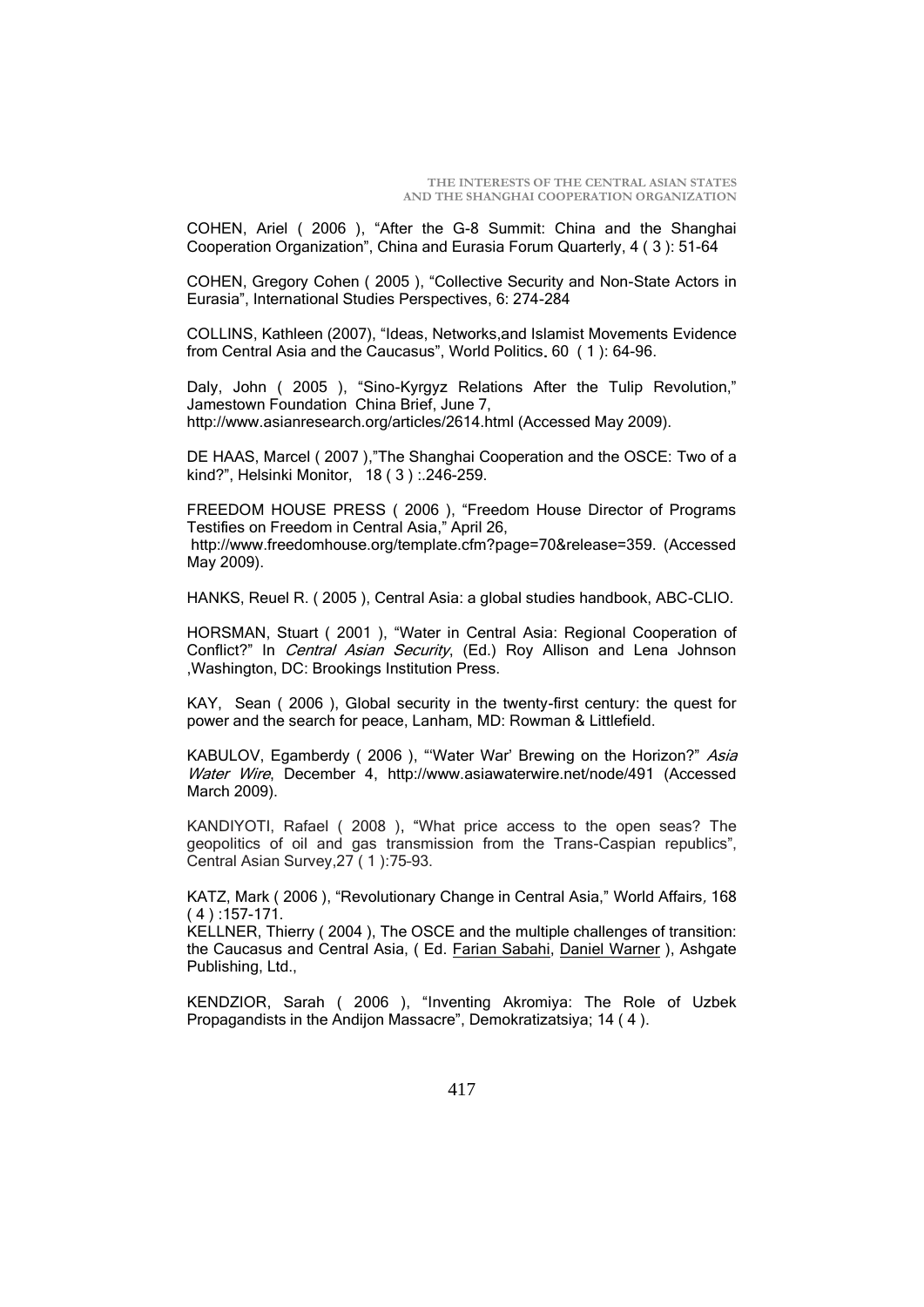KIMMAGE, Daniel ( 2005 ), "Week at a Glance," Radio Free Europe/Radio Liberty Reports, 5, No. 43, November 10, http://www.rferl.org/reports/centralasia/2005/11/43-101105.asp (Accessed March 2009)

KRASTEV, Nikola (2006), "Uzbekistan: Freedom House Becomes Latest NGO Casualty," Eurasianet.org, February, http://www.eurasianet.org/departments/civilsociety/articles/pp021306.shtml (Accessed April 2009 ).

LEE, Choong Y., Ekaterina Kolesnikova (2009), "FDI and Its Significance on Economic Development in Kazakhstan: Issues and Prospects". The Journal of International Management Studies, 4 ( 128 ):127-134.

LUBIN, Nancy (2004), "Who's Watching the Watchdogs?: Drug Trafficking in Central Asia," in In the Tracks of Tamerlane: Central Asia's Path to the 21st Century, ed. Daniel L. Burghart and Theresa Sabonis-Helf , Washington, DC: National Defense University.

LUKIN, Alexander ( 2007 ), "The Shanghai Cooperation Organization: What Next?" Russia in Global Affairs, 2.

http://eng.globalaffairs.ru/numbers/20/1135.html (Accessed February 2009).

MARAT, Erica ( 2007 ), "SCO Summit Focuses on Energy Cooperation," Eurasia Daily Monitor, August 17, http://www.jamestown.org/edm/article.php?article\_id=2372387(Accessed May 2009).

MCDERMOTT, Roger ( 2003 ), "Shanghai Cooperation Organization Takes Significant Step Towards Viability," Eurasianet.org, http://www.eurasianet.org/departments/insight/articles/eav090503b (Accessed April 2009).

MCGLINCHEY, Eric ( 2005 ) , Autocrats, Islamists, and the Rise of Radicalism in Central Asia ,Current History, 104 ( 684 ).

NICHOL, Jim ( 2006 ), "Central Asia: Regional Developments and Implications for U.S. Interests," Congressional Research Service Report for Congress, http://fpc.state.gov/documents/organization/ 76879.pdf (Accessed May 2009).

ÖKSÜZ, Suat ( 2009 ), " An Emerging Powerhouse In Eurasian Geopolitics : The Shanghai Six+", Ege Academic Review, 9 (2): 713-734.

PANNIER, Bruce (2007), "Central Asia: SCO to Hold Largest Military Exercises to Date," Radio Free Europe/Radio Liberty, http://www.rferl.org/content/article/1078047.html (Accessed April 2009).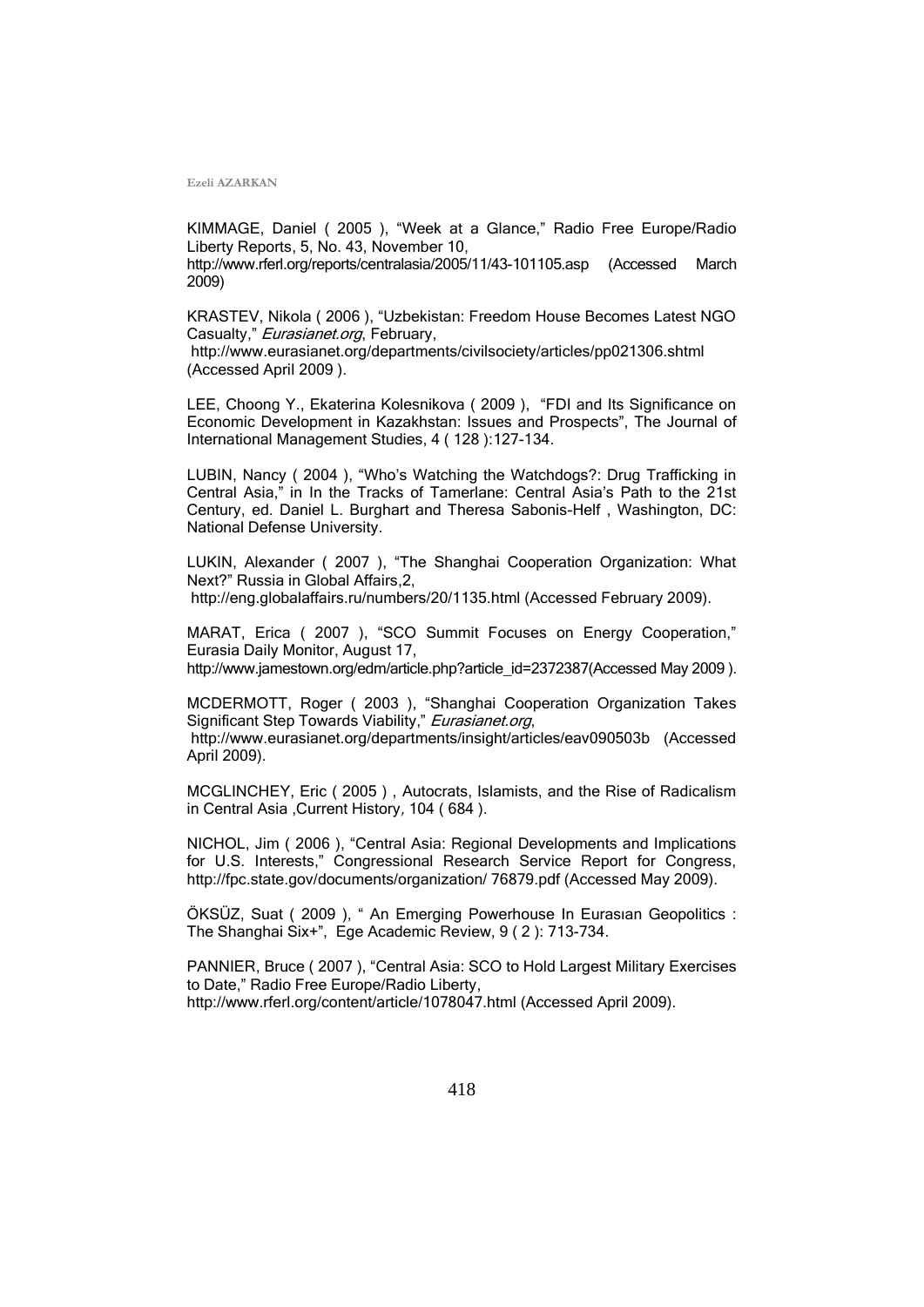**THE INTERESTS OF THE CENTRAL ASIAN STATES AND THE SHANGHAI COOPERATION ORGANIZATION**

PARAMONOV, V,, A and Khoshnazarov, S.( 2006 ), "Regional cooperation in Central Asia: A view from Uzbekistan (I)", Problems of Economic Transition, 49  $(4) : 6-86.$ 

POMFRET, Richard (2005), "Kazakhstan's Economy since Independence: Does the Oil Boom Offer a Second Chance for Sustainable Development?", Europe-Asia Studies, 57 ( 6 ) : 859 – 876

PORTER, Michael E. ( 2005 ), Kazakhstan's Competitiveness: Roadmap Towards a Diversified Economy, Almaty.

RADNITZ, S. (2006). "Weighing the political and economic motivations for migration in post-soviet space: The case of Uzbekistan", Europe-Asia Studies..8  $(5) : 653-677.$ 

REPUBLIC of Uzbekistan Portal of State Authority, http://www.gov.uz/en/ctx.scm?sectionId=119&contentId=1944 ( Accseed March 2009 )

RUFFIN, M. Holt ( 1999 ), Civil society in Central Asia, ( Ed. ) M. Holt Ruffin, Daniel Clarke Waugh, University of Washington Press.

RUMER, Boris Z. ( 1996 ), Central Asia in transition: dilemmas of political and economic development, M.E. Sharpe.

SAIDAZIMOVA, Gulnoza ( 2004 ), "Kazakhstan: Soros Foundation Says Tax Evasion Case is Politically Motivated," December 30, http://www.rferl.org/featuresarticle/2004/12/c217e0f5-2512-4606-8d79- 8453f429e36e.html (Accessed April 2009 ).

Sakiev, Marat (2006), "International Water Resource Management: Division of Hydro Resources between the Kyrgyz Republic and Republic of Uzbekistan," Presentation by National Agency of the Republic of Kyrgyzstan, http://www.narucpartnerships.org/Presentations/Kyrgyz/oct06/NAAPDC/Sakiev

International%20management%20of%20hydro%20resources%20between%20 KG%20&%20UZ eng.pdf (Accessed March 2009).

SCHRI, Daan van der ( 2005 ), "The IMU: Fish in Search of a Sea," Eurasianet.org, http://www.eurasianet.org/departments/insight/articles/ pp031405.shtml (Accessed March 2009). SPLİDSBOEL-HANSEN, Flemming (2000), "GUUAM and the Future of CIS Military Cooperation", European Security, 9 (4): 92-110

The World Bank , Country Brief (2009 ), http://www.worldbank.org.kz/WBSITE/EXTERNAL/COUNTRIES/ECAEXT/KAZ AKHSTANEXTN/0,,contentMDK:20629270~menuPK:361877~pagePK:141137~ piPK:141127~theSitePK:361869,00.htm ( Accessed march 2009).